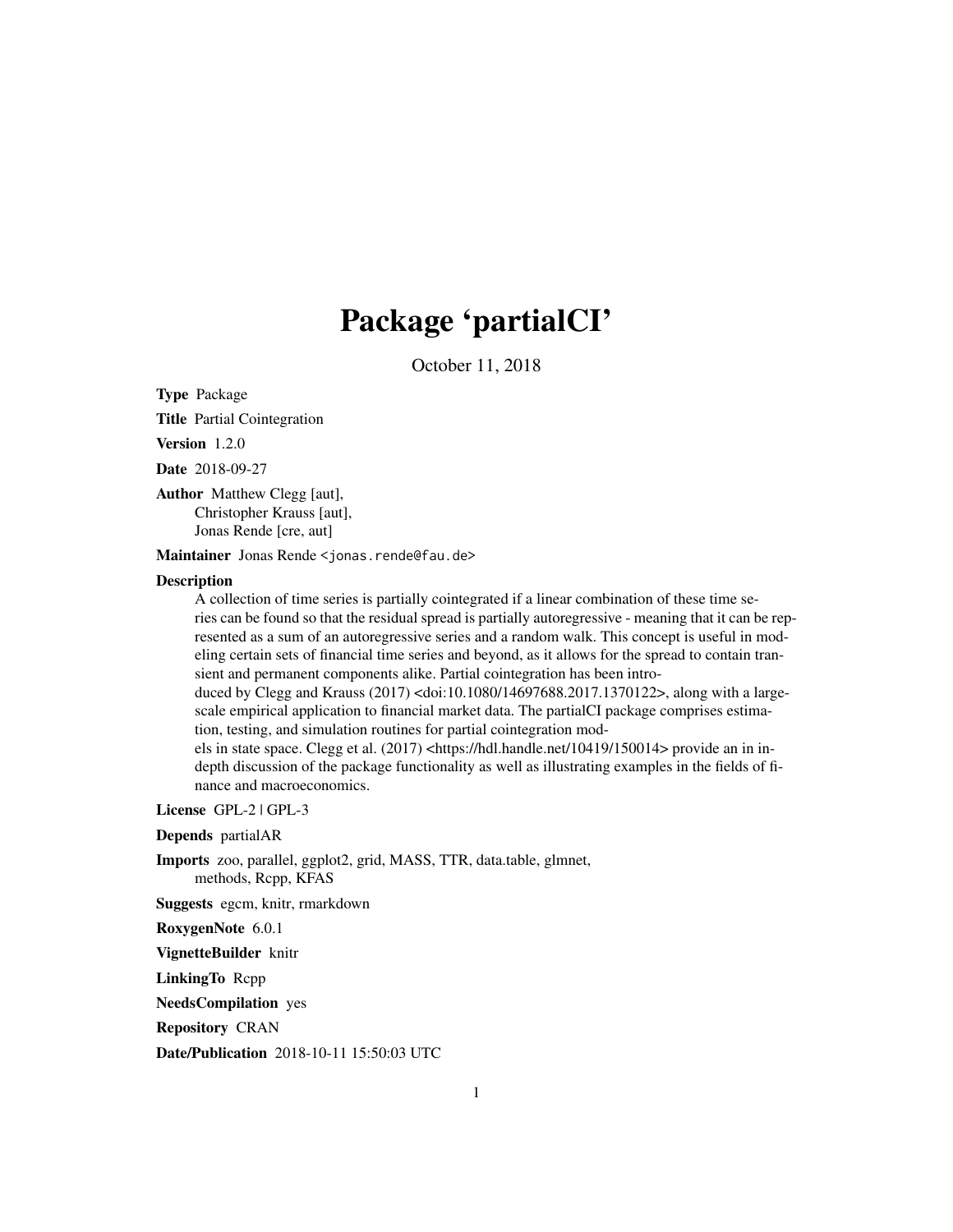## <span id="page-1-0"></span>R topics documented:

| Index | 23 |
|-------|----|
|       |    |
|       |    |
|       |    |
|       |    |
|       |    |
|       |    |
|       |    |
|       |    |
|       |    |
|       |    |
|       |    |

partialCI-package *Partial Cointegration*

#### **Description**

A collection of time series is said to be partially cointegrated if they have a linear combination that is partially autoregressive, e.g., that can be represented as a sum of an autoregressive series and a random walk. This may be useful in modeling certain sets of financial time series.

To find the partially cointegrated model that best fits two series X and Y, use:

> fit.pci(Y, X)

An interface to Yahoo! Finance permits you to find the best fits for two particular stocks of interest:

```
> yfit.pci("RDS-B", "RDS-A")
Fitted values for PCI model
 Y[t] = X[t]M[t] = rho * M[t-1] + eps_M[t], eps_M[t] ~ N(0, sigma_M^2)R[t] = R[t-1] + \text{eps}_R[t], \text{eps}_R[t] \sim N(\theta, \text{sigma}_R^2)Estimate Std. Err
beta_RDS-A 1.0427 0.0098
rho 0.1770 0.1715
sigma_M 0.0825 0.0130
sigma_R 0.1200 0.0095
-LL = -255.97, R^2[MR] = 0.446
```
This example was run on 29/9/2018. RDS-A and RDS-B are two classes of shares offered by Royal Dutch Shell that differ slightly in aspects of their tax treatment. The above fit shows that the spread between the two shares is mostly mean-reverting but that it contains a small random walk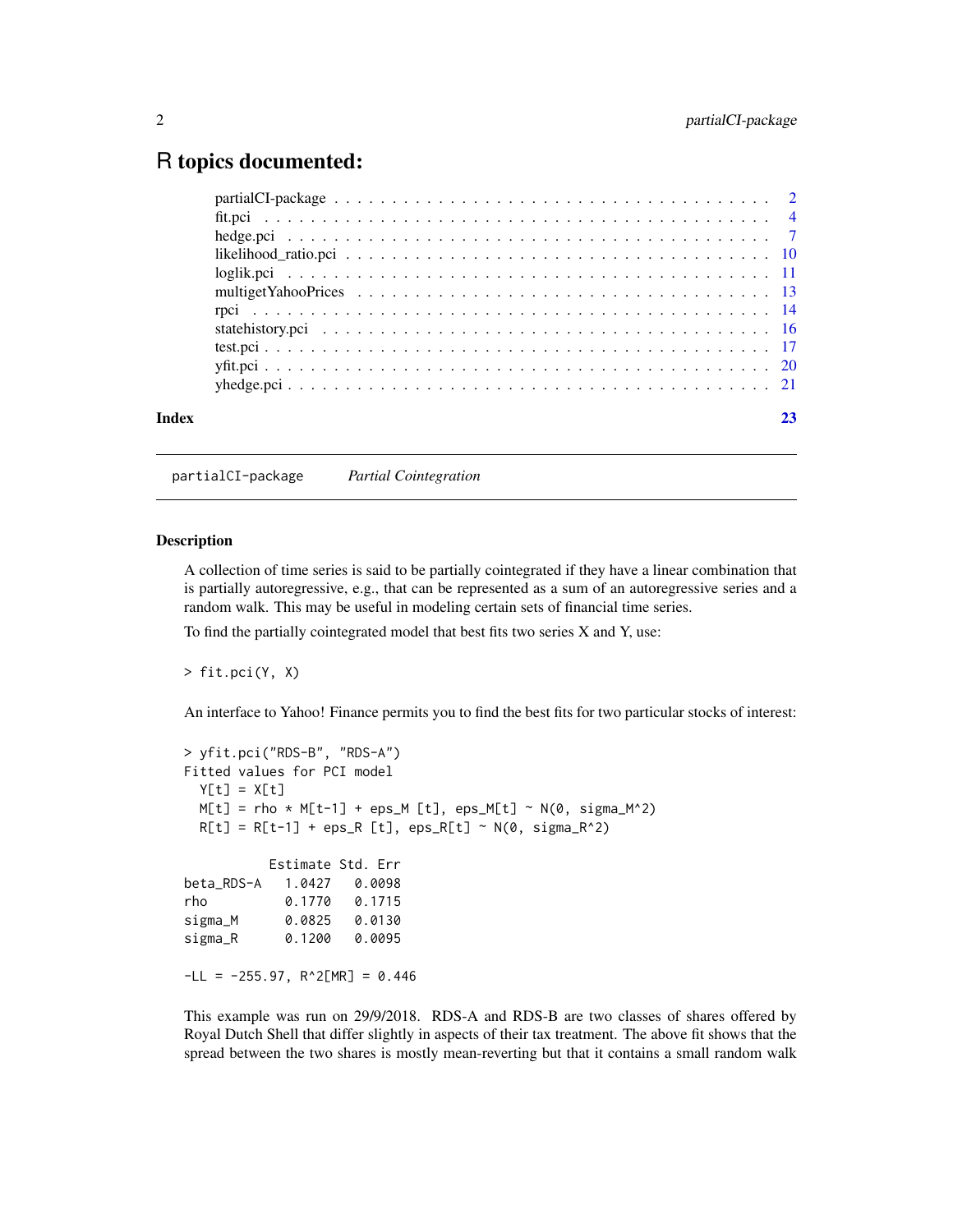component. The mean-reverting component accounts for 44.6% of the variance of the daily returns. The value of 0.1770 for rho corresponds to a half-life of mean reversion of about 4 trading days.

To test the goodness of fit, the test.pci function can be used:

```
> h <- yfit.pci("RDS-B", "RDS-A")
> test.pci(Y=h)
R test of [RW or CI(1)] vs Almost PCI(1) (joint penalty,wilk)
data: RDS-B / RDS-A
Hypothesis Statistic p-value alpha alpha_bonf alpha_holm
Random Walk -8.30 0.000 0.050 0.025 0.050
AR(1) -7.68 0.000 0.050 0.025 0.025
```
The test.pci function tests each of two different null hypotheses: (a) the residual series is purely a random walk, and (b) the residual series is purely autoregressive. Only if both null hypothesis can be rejected a time series is classified as partially cointegrated. The two p-values of 0.000 indicate that RDS-A and RDS-B are indeed partially cointegrated. This still holds true if a Bonferroni corrected significance level (alpha\_bonf) is considered.

The partialCI package also contains a function for searching for hedging portfolios. Given a particular stock (or time series), a search can be conducted to find the set of stocks that best replicate the target stock. In the following example, a hedge is sought for SPY using sector ETF's.

The partialCI package also contains a function for searching for hedging portfolios. Given a particular stock (or time series), a search can be conducted to find the set of stocks that best replicate the target stock. In the following example, a hedge is sought for SPY using sector ETF's.

```
-LL LR[rw] p[rw] p[mr] rho R^2[MR] Factor | Factor coefficients
1307.48 -2.9362 0.0531 0.2847 0.9722 0.8362 XLK | 3.1505
 747.43 -3.6282 0.0266 0.0253 0.9112 0.5960 XLI | 1.8554 1.6029
 548.63 -5.9474 0.0026 0.0007 0.6764 0.4098 XLY | 1.3450 1.2436 0.6750
Fitted values for PCI model
 Y[t] = X[t]M[t] = rho * M[t-1] + eps_M[t], ops_M[t] ~ N(0, sigma_M^2)R[t] = R[t-1] + \text{eps}_R[t], \text{eps}_R[t] \sim N(0, \text{sigma}_R^2)Estimate Std. Err
beta_XLK 1.3450 0.0419
beta_XLI 1.2436 0.0352
beta_XLY 0.6750 0.0310
rho 0.6764 0.1502
sigma_M 0.2323 0.0429
sigma_R 0.3045 0.0331
-LL = 548.63, R^2[MR] = 0.410
```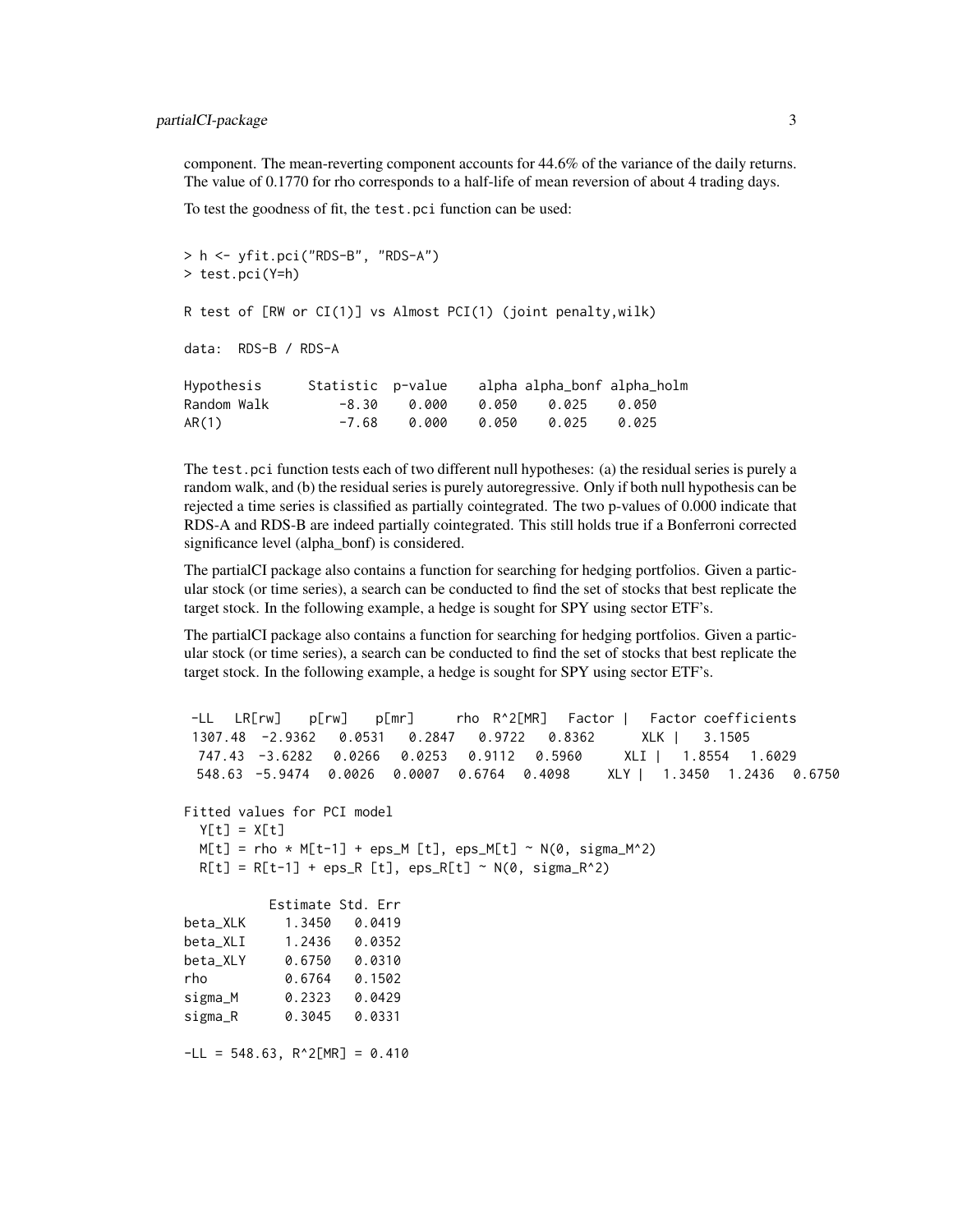<span id="page-3-0"></span>The top table displays the quality of the fit that is found as each new factor is added to the fit. The best fit consisting of only one factor is found by using XLK (the technology sector). The negative log likelihod score for this model is 1307.48. However, the random walk hypothesis ( $p[rw]$ ) cannot be rejected at the 5% level. When adding XLI (the industrial sector), the negative log likelihood drops to 747.43 and the random walk and the purely autoregressive hypothesis can not be rejected at the 5% level if if we account for multiple testing. The best overall fit is obtained by also adding XLY (consumer discretionary) to the hedging portfolio. The final fit is

SPY = 1.3450 XLK + 1.2436 XLI + 0.6750 XLY

For this fit, the proportion of variance attributable to the mean reverting component is 41.0%. In addition, for the best fit we can reject the random walk and the purely autoregressive hypothesis at the 5% level. The later holds even if we account for multiple testing.

Please feel free to contact us if you have questions or suggestions.

Jonas Rende, Matthew Clegg and Christopher Krauss

Oktober 02, 2018

#### Author(s)

Jonas Rende <jonas.rende@fau.de>

Matthew Clegg <matthewcleggphd@gmail.com>

Christopher Krauss <christopher.krauss@fau.de>

## See Also

[fit.pci](#page-3-1) [yfit.pci](#page-19-1) [test.pci](#page-16-1) [hedge.pci](#page-6-1) [yhedge.pci](#page-20-1)

<span id="page-3-1"></span>fit.pci *Fits the partial cointegration model to a collection of time series*

#### Description

Fits the partial cointegration model to a collection of time series

#### Usage

```
fit.pci(Y, X,
  pci\_opt\_method = c("jp", "twostep"),par_model = c("par", "ar1", "rw"),
  lambda = 0,
  robust = FALSE, nu = 5)
```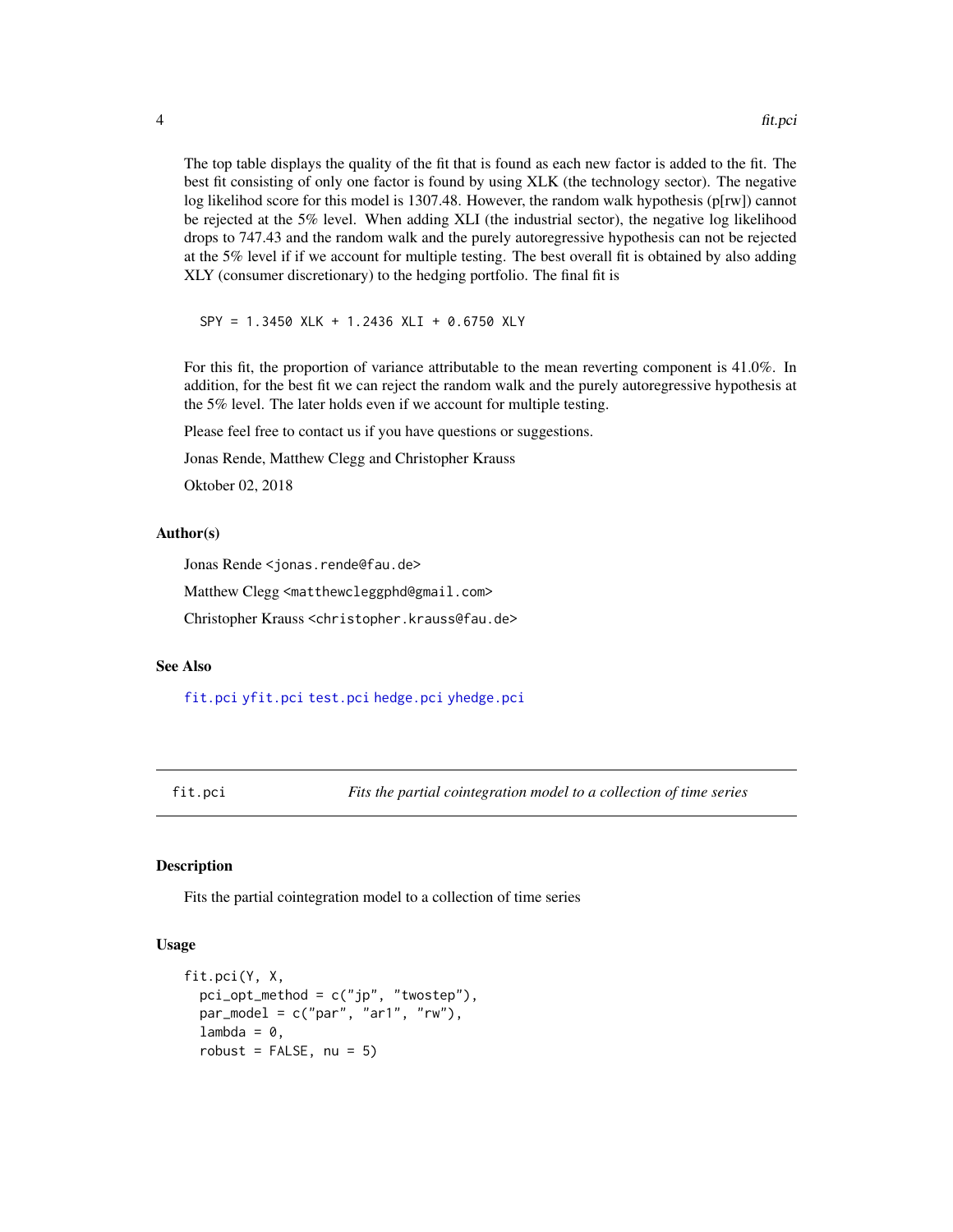#### <span id="page-4-0"></span>fit.pci 5

## **Arguments**

| Y              | The time series that is to be modeled. A plain or zoo vector of length n.                                                                                                                                          |
|----------------|--------------------------------------------------------------------------------------------------------------------------------------------------------------------------------------------------------------------|
| X              | A (possibly zoo) matrix of dimensions $n \times k$ . If $k=1$ , then this may be a plain or<br>zoo vector.                                                                                                         |
| pci_opt_method | Specifies the method that will be used for finding the best fitting model. One of<br>the following:                                                                                                                |
|                | • "jp" The joint-penalty method (see below)                                                                                                                                                                        |
|                | • "twostep" The two-step method (see below)                                                                                                                                                                        |
|                | Default: jp                                                                                                                                                                                                        |
| par_model      | The model used for the residual series. One of the following:                                                                                                                                                      |
|                | • "par" The residuals are assumed to follow a partially autoregressive model.<br>• "ar1" The residuals are assumed to be autoregressive of order one.<br>• "rw" The residuals are assumed to follow a random walk. |
|                | Default: par                                                                                                                                                                                                       |
| lambda         | The penalty parameter to be used in the joint-penalty (jp) estimation method.<br>Default: 0.                                                                                                                       |
| robust         | If TRUE, then the residuals are assumed to follow a t-distribution with nu degrees<br>of freedom. Default: FALSE.                                                                                                  |
| nu             | The degrees-of-freedom parameter to be used in robust estimation. Default: 5.                                                                                                                                      |

## Details

The partial cointegration model is given by the equations:

$$
Y_t = \beta_1 * X_{t,1} + beta_2 * X_{t,2} + \dots + beta_k * X_{t,k} + M_t + R_t
$$
  

$$
M_t = \rho M_{t-1} + \epsilon_{M,t}
$$
  

$$
R_t = R_{t-1} + \epsilon_{R,t}
$$
  

$$
-1 < \rho < 1
$$
  

$$
\epsilon_{M,t} \sim N(0, \sigma_M^2)
$$
  

$$
\epsilon_{R,t} \sim N(0, \sigma_R^2)
$$

Given the input series Y and X, this function searches for the parameter values beta, rho that give the best fit of this model when using a Kalman filter.

If pci\_opt\_method is twostep, then a two-step procedure is used. In the first step, a linear regression is performed of X on Y to determine the parameter beta. From this regression, a series of residuals is determined. In the second step, a model is fit to the residual series. If par\_model is par, then a partially autoregressive model is fit to the residual series. If par\_model is ar1, then an autoregressive model is fit to the residual series. If par\_model is rw then a random walk model is fit to the residual series. Note that if pci\_opt\_method is twostep and par\_model is ar1, then this reduces to the Engle-Granger two-step procedure.

If pci\_opt\_method is jp, then the joint-penalty procedure is used. In this method, the parameterbeta are estimated jointly with the parameter rho using a gradient-search optimization function.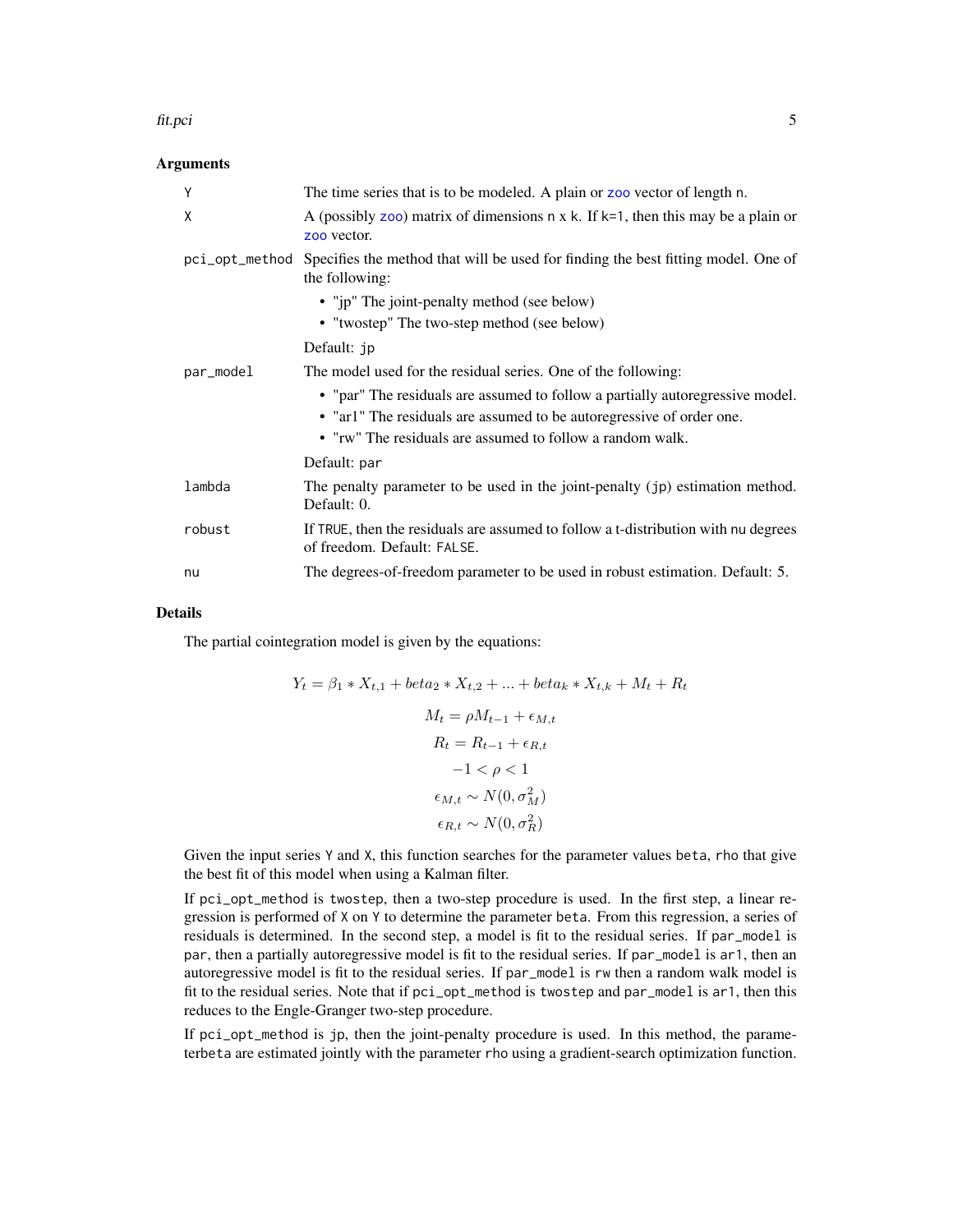<span id="page-5-0"></span>In addition, a penalty value of  $\lambda * \sigma_R^2$  is added to the Kalman filter likelihood score when searching for the optimum solution. By choosing a positive value for lambda, you can drive the solution towards a value that places greater emphasis on the mean-reverting component.

Because the joint-penalty method uses gradient search, the final parameter values found are dependent upon the starting point. There is no guarantee that a global optimum will be found. However, the joint-penalty method chooses several different starting points, so as to increase the chance of finding a global optimum. One of the chosen starting points consists of the parameters found through the two-step procedure. Because of this, the joint-penalty method is guaranteed to find parameter values which give a likelihood score at least as good as those found using the two-step procedure. Sometimes the improvement over the two-step procedure is substantial.

## Value

An object of class pci.fit containing the fit that was found. The following components may be of interest

| beta      | The vector of weights                                     |
|-----------|-----------------------------------------------------------|
| beta.se   | The standard errors of the components of beta             |
| rho       | The estimated coefficient of mean reversion               |
| rho.se    | The standard error of rho                                 |
| negloglik | The negative of the log likelihood                        |
| pvmr      | The proportion of variance attributable to mean reversion |

#### Author(s)

Matthew Clegg <matthewcleggphd@gmail.com>

Christopher Krauss <christopher.krauss@fau.de>

Jonas Rende <jonas.rende@fau.de>

#### References

Clegg, Matthew, 2015. Modeling Time Series with Both Permanent and Transient Components using the Partially Autoregressive Model. *Available at SSRN: http://ssrn.com/abstract=2556957*

Clegg, Matthew and Krauss, Christopher, 2018. Pairs trading with partial cointegration. Quantitative Finance, 18(1), 121 - 138.

#### See Also

[egcm](#page-0-0) Engle-Granger cointegration model

[partialAR](#page-0-0) Partially autoregressive models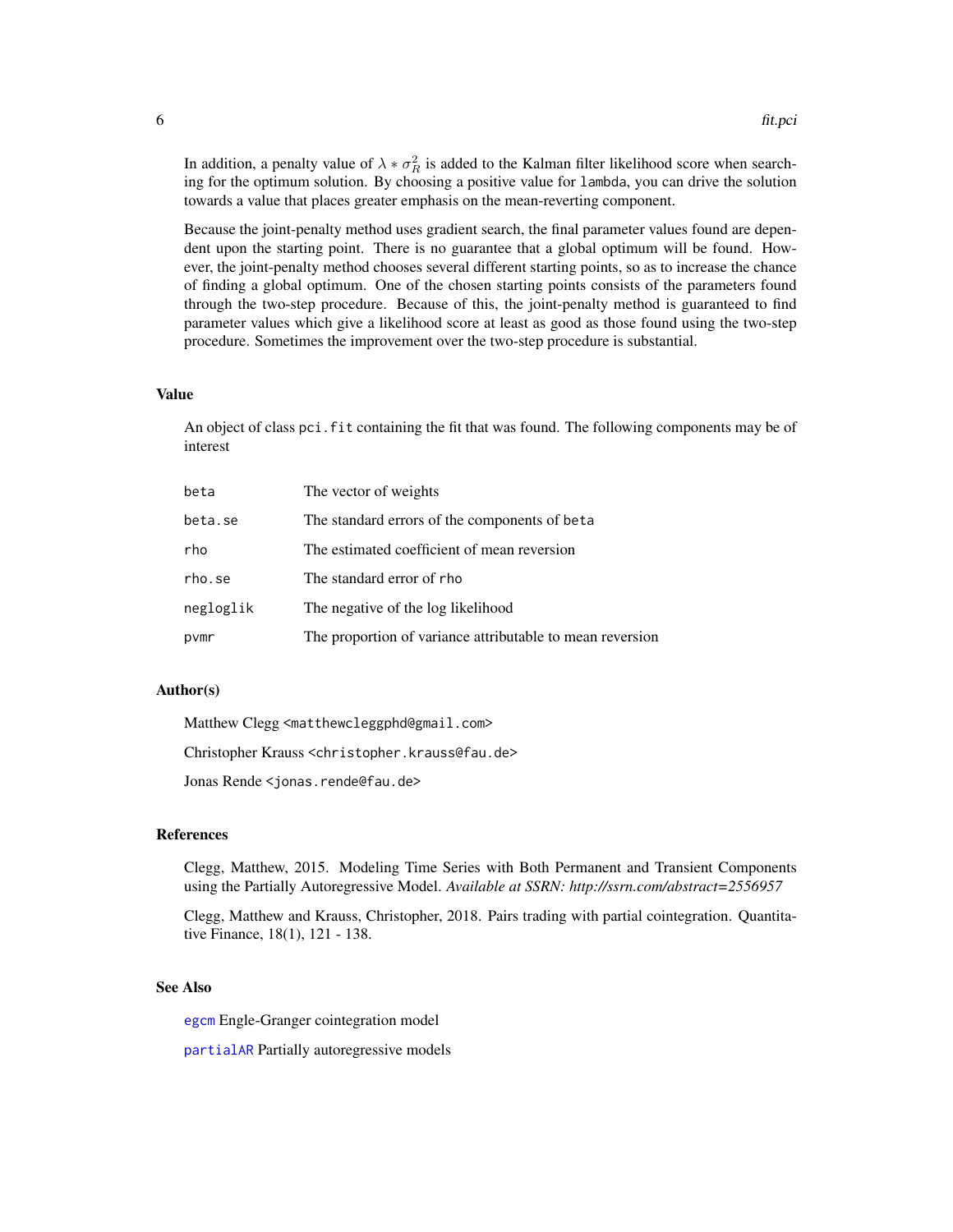#### <span id="page-6-0"></span>hedge.pci 7 and 2012 19:00 the set of the set of the set of the set of the set of the set of the set of the set of the set of the set of the set of the set of the set of the set of the set of the set of the set of the set

## Examples

```
##---- Should be DIRECTLY executable !! ----
##-- ==> Define data, use random,
##--or do help(data=index) for the standard data sets.
YX <- rpci(n=1000, beta=c(2,3,4), sigma_C=c(1,1,1), rho=0.9,sigma_M=0.1, sigma_R=0.2)
fit.pci(YX[,1], YX[,2:ncol(YX)])
```
<span id="page-6-1"></span>hedge.pci *Searches for a partially cointegrated hedge for a given time series*

## Description

Given a time series and a collection of possible factors, finds a subset of the factors that provides the best fit to the given time series using the partially cointegrated model.

#### Usage

```
hedge.pci(Y, X,
 maxfact = 10,
  lambda = 0,
 use.multicore = TRUE,
 minimum.stepsize = 0,
  verbose = TRUE,
  exclude.cols = c(),
  search_type = c("lasso", "full", "limited"),
  pci_opt_method=c("jp", "twostep"),
  ...)
```
## Arguments

| Y                | An $N \times 1$ column vector or data data. Frame, representing the series that is to<br>be hedged.                                                                                                    |
|------------------|--------------------------------------------------------------------------------------------------------------------------------------------------------------------------------------------------------|
| X                | An $N \times L$ data. frame, where each column represents a possible factor to be<br>used in a partially cointegrated fit.                                                                             |
| maxfact          | The maximum number of columns from X that will be selected for modeling Y.<br>Default: 10                                                                                                              |
| lambda           | A penalty to be applied to the random walk portion of the partial AR model. A<br>positive value for lambda will drive the model towards a solution with a smaller<br>random walk component. Default: 0 |
| use.multicore    | If TRUE, parallel processing will be used to improve performance. See parallel: mclapply<br>Default: TRUE                                                                                              |
| minimum.stepsize |                                                                                                                                                                                                        |
|                  | If this is non-NA, then the search stops if an improvement cannot be found of at<br>least this much. Default: 0                                                                                        |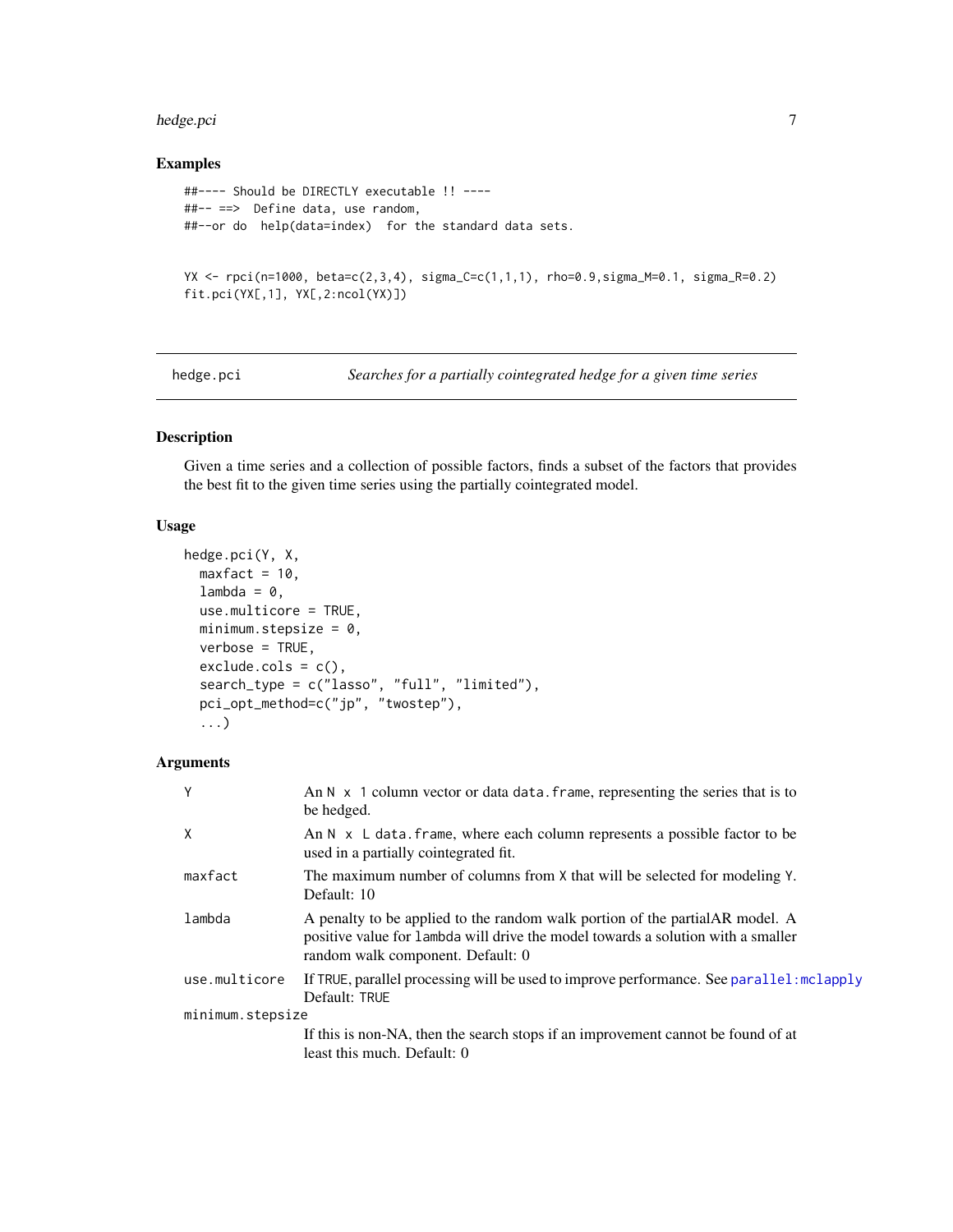<span id="page-7-0"></span>

| verbose        | If TRUE, then detailed information is printed about the execution. Default: TRUE                                                                                                                                                                                                                                                                                                                                                                                                                                                                                                                                                                                                                          |
|----------------|-----------------------------------------------------------------------------------------------------------------------------------------------------------------------------------------------------------------------------------------------------------------------------------------------------------------------------------------------------------------------------------------------------------------------------------------------------------------------------------------------------------------------------------------------------------------------------------------------------------------------------------------------------------------------------------------------------------|
| exclude.cols   | A list of column indexes specifying columns from X which should be excluded<br>from consideration. Alternatively, the list of excluded columns may be given as<br>a list of strings, in which case they are interepreted as column names. Default:<br>c()                                                                                                                                                                                                                                                                                                                                                                                                                                                 |
| search_type    | If "lasso", then the lasso algorithm (see $glmnet$ ) is used to identify the factors<br>that provide the best linear fit to the target sequence. If "full", then a greedy<br>algorithm is used to search for factors to be used in the hedge. At each step, all<br>possible additions to the portfolio are considered, and the best one is chosen for<br>inclusion. If "limited", then at each iteration, a preliminary screening step is per-<br>formed to identify the securities with the highest correlations to the residuals of<br>the currently selected portfolio. The top securities from this list are then checked<br>for whether they would improve the portfolio, and the best one included. |
| pci_opt_method | Specifies the method that will be used for finding the best fitting model. One of<br>the following:                                                                                                                                                                                                                                                                                                                                                                                                                                                                                                                                                                                                       |
|                | • "jp" The joint-penalty method (see fit.pci)                                                                                                                                                                                                                                                                                                                                                                                                                                                                                                                                                                                                                                                             |
|                | • "twostep" The two-step method (see fit.pci)                                                                                                                                                                                                                                                                                                                                                                                                                                                                                                                                                                                                                                                             |
|                | Default: jp                                                                                                                                                                                                                                                                                                                                                                                                                                                                                                                                                                                                                                                                                               |
| .              | Other parameters to be passed onto the search function. See the source code.                                                                                                                                                                                                                                                                                                                                                                                                                                                                                                                                                                                                                              |

#### Details

The hedge is constructed by searching for column indices  $i1$ ,  $i2$ , ..., iN from among the columns of X which yield the best fit to the partially cointegrated fit:

$$
Y_t = \beta_1 * X_{t,i1} + beta_2 * X_{t,i2} + \dots + beta_N * X_{t,iN} + M_t + R_t
$$
  
\n
$$
M_t = \rho M_{t-1} + \epsilon_{M,t}
$$
  
\n
$$
R_t = R_{t-1} + \epsilon_{R,t}
$$
  
\n
$$
-1 < \rho < 1
$$
  
\n
$$
\epsilon_{M,t} \sim N(0, \sigma_M^2)
$$
  
\n
$$
\epsilon_{R,t} \sim N(0, \sigma_R^2)
$$

if search\_type="lasso" is specified, then the lasso algorithm (see [glmnet](#page-0-0)) is used to search for the factors that give the best linear fit to the target sequence Y. Having determined the list of factors, the cutoff point is determined based successive improvements to the likelihood score of the fitted model.

Otherwise, a greedy algorithm (search\_type="full") or a modified greedy algorithm (search\_type="limited") is used. This proceeds by searching through all columns of X (except those listed in exclude.cols) to find the column that gives the best fit to Y, as determined by the likelihood score of the partially cointegrated model. This column becomes the initial hedging portfolio. Having selected columns  $i$ 1,  $i$ 2, ..., iK, the next column is found by searching through all remaining columns of X (except those listed in exclude.cols) for the column which gives the best improvement to the partially cointegrated fit. However, if the best improvement is less than minimum.stepsize, or if maxfact columns have already been added, then the search terminates.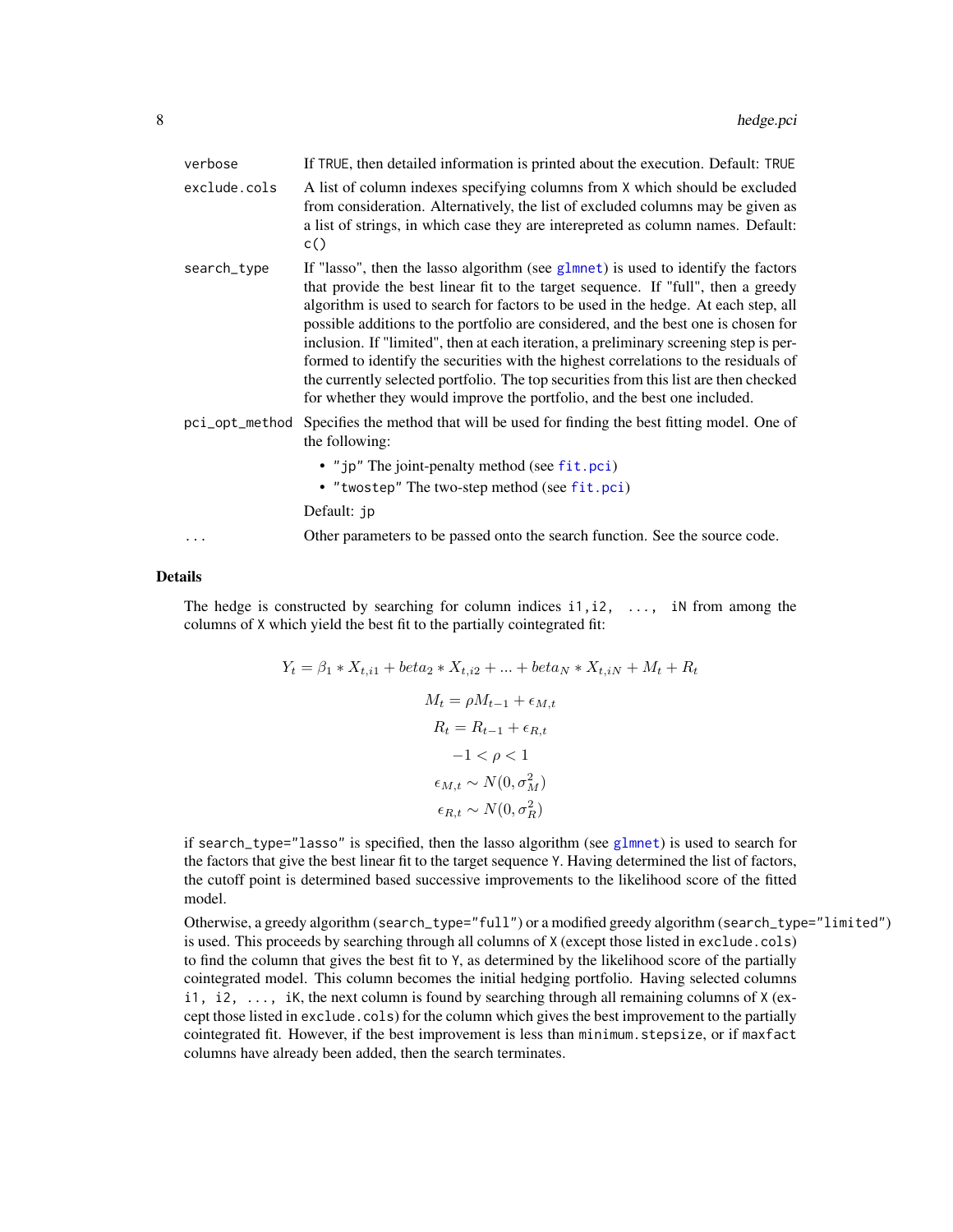#### <span id="page-8-0"></span>hedge.pci 9

In the case of the modified greedy algorithm (search\_type="limited"), a preprocessing step is used at the beginning of each iteration. In this preprocessing step, the correlation is computed between each unused column of X and the residual series of the currently computed best fit. The top B choices are then considered for inclusion in the portfolio, where B is a branching factor. The branching factor can be controlled by setting the value of the optional parameter max.branch. Its default value is 10.

The lasso algorithm is by far the fastest, followed by the limited greedy search. So, the best strategy is probably to start by using the lasso. If it fails to produce acceptable results, then move on to the limited greedy algorithm and finally the full search.

#### Value

Returns an S3 object of class pci.hedge containing the following fields

| pci         | The best partially cointegrated fit that was found   |
|-------------|------------------------------------------------------|
| indexes     | The indexes of the columns from X that were selected |
| index names | The names of the columns from X that were selected   |

## Author(s)

Matthew Clegg <matthewcleggphd@gmail.com>

Christopher Krauss <christopher.krauss@fau.de>

Jonas Rende <jonas.rende@fau.de>

#### See Also

[fit.pci](#page-3-1) Fitting of partially cointegrated models

[partialAR](#page-0-0) Partially autoregressive models

[egcm](#page-0-0) Engle-Granger cointegration model

#### Examples

```
##---- Should be DIRECTLY executable !! ----
##-- ==> Define data, use random,
##--or do help(data=index) for the standard data sets.
## Not run: YX <- rpci(n=1000, beta=c(2,3,4,5,6),
 sigma_C=c(0.1,0.1,0.1,0.1,0.1), rho=0.9, sigma_M=1, sigma_R=1)
YXC <- cbind(YX, matrix(rnorm(5000), ncol=5))
hedge.pci(YX[,1], YX[,2:ncol(YX)])
hedge.pci(YXC[,1], YXC[,2:ncol(YXC)])
## End(Not run)
```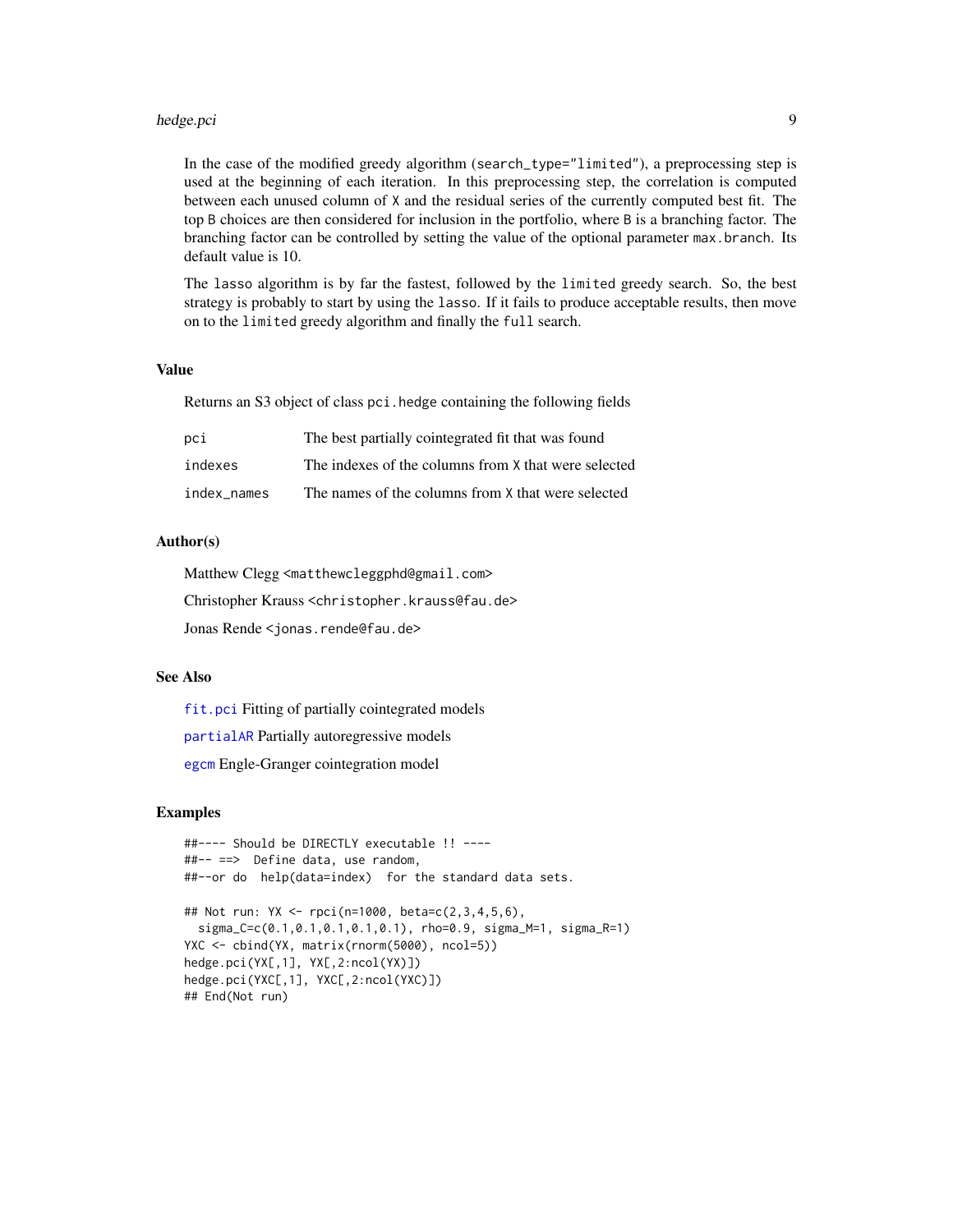<span id="page-9-1"></span><span id="page-9-0"></span>likelihood\_ratio.pci *Computes the likelihood ratio of the partially cointegrated model vs the null model*

## Description

Computes the likelihood ratio of the partially cointegrated model vs the null model

## Usage

```
likelihood_ratio.pci(Y, X,
  robust = FALSE,null_model = c("rw", "ar1"),
 pci_opt_method = c("jp", "twostep"),
 nu = 5
```
## Arguments

| Y          | The time series that is to be modeled. A plain or zoo vector of length n.                                                                                 |
|------------|-----------------------------------------------------------------------------------------------------------------------------------------------------------|
| X          | A (possibly zoo) matrix of dimensions $n \times k$ . If $k=1$ , then this may be a plain or<br>zoo vector.                                                |
| robust     | If TRUE, then the residuals are assumed to follow a t-distribution with nu degrees<br>of freedom. Default: FALSE.                                         |
| null_model | This specifies the model that is assumed under the null hypothesis.                                                                                       |
|            | • rwRandom walk. Assumes sigma_M = $rho = 0$ . Default.                                                                                                   |
|            | • ar1Autoregressive of order one. Assumes sigma_R=0.                                                                                                      |
|            | $pci$ opt method Method to be used for fitting Y to X.                                                                                                    |
|            | • ipThe coefficients of Y are jointly optimized with the parameters of the<br>AAR fit of the residuals. Default.                                          |
|            | • two step A modified Engle-Granger procedure is used, where the coefficients<br>of Y are first estimated, and then an AAR model is fit to the residuals. |
| nu         | If robust is TRUE, then this is the degrees of freedom parameter used in fitting<br>the t-distribution. Default: 5.                                       |

#### Details

First searches for the optimal fit under the null model, and computes the log of the likelihood score of this fit. Then, searches for the optimal fit under the full model, and computes the log of the likelihood score of this fit. Returns the difference of the two likelihood scores. Since the null model is nested in the full model, the log likelihood ratio score is guaranteed to be negative.

## Value

The log of the ratio of the likelihoods of the two models.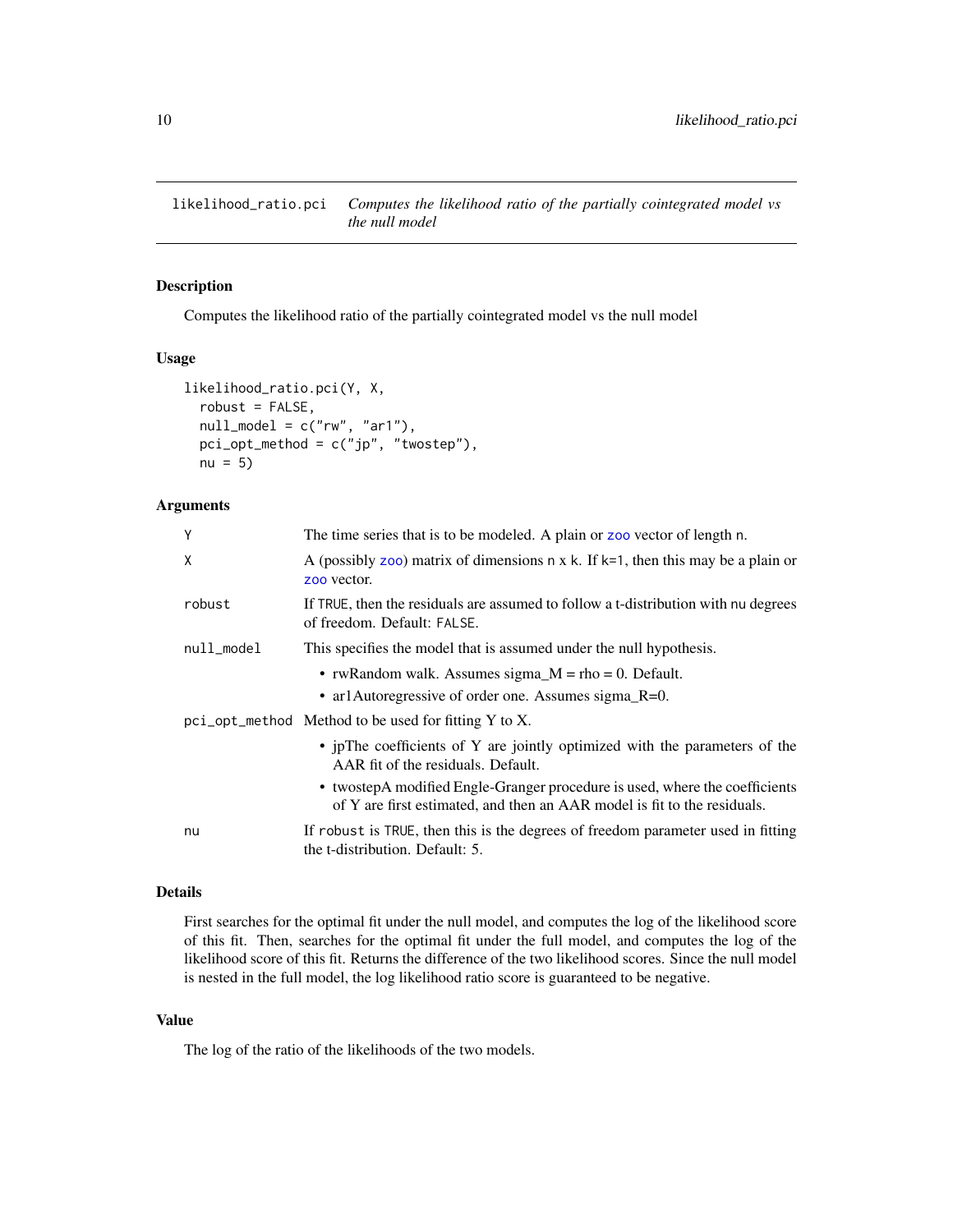#### <span id="page-10-0"></span>loglik.pci 11

## Author(s)

Matthew Clegg <matthewcleggphd@gmail.com>

Christopher Krauss <christopher.krauss@fau.de>

Jonas Rende <jonas.rende@fau.de>

## References

Clegg, Matthew, 2015. Modeling Time Series with Both Permanent and Transient Components using the Partially Autoregressive Model. *Available at SSRN: http://ssrn.com/abstract=2556957*

#### See Also

[fit.pci](#page-3-1) Fitting partially cointegrated models

## Examples

```
YX <- rpci(n=1000, beta=c(2,3,4), sigma_C=c(1,1,1), rho=0.9, sigma_M=0.1, sigma_R=0.2)
likelihood_ratio.pci(YX[,1], YX[,2:ncol(YX)])
```
loglik.pci *Computes the log likelihood of a partially cointegrated model*

## Description

Computes the log likelihood of a partially cointegrated model

## Usage

```
loglik.pci(Y, X, beta, rho, sigma_M, sigma_R,
 MO = 0, RO = 0,
 calc_method = c("css", "kfas", "ss", "sst", "csst"),
 nu = pci.nu.default()
```
## Arguments

| Y        | The time series that is to be modeled. A plain or zoo vector of length n.                                  |
|----------|------------------------------------------------------------------------------------------------------------|
| $\times$ | A (possibly zoo) matrix of dimensions $n \times k$ . If $k=1$ , then this may be a plain or<br>zoo vector. |
| beta     | A vector of length k representing the weightings to be given to the components<br>of X.                    |
| rho      | The coefficient of mean reversion.                                                                         |
| sigma_M  | The standard deviation of the innovations of the mean-reverting component of<br>the model.                 |
| sigma_R  | The standard deviation of the innovations of the random walk component of the<br>model.                    |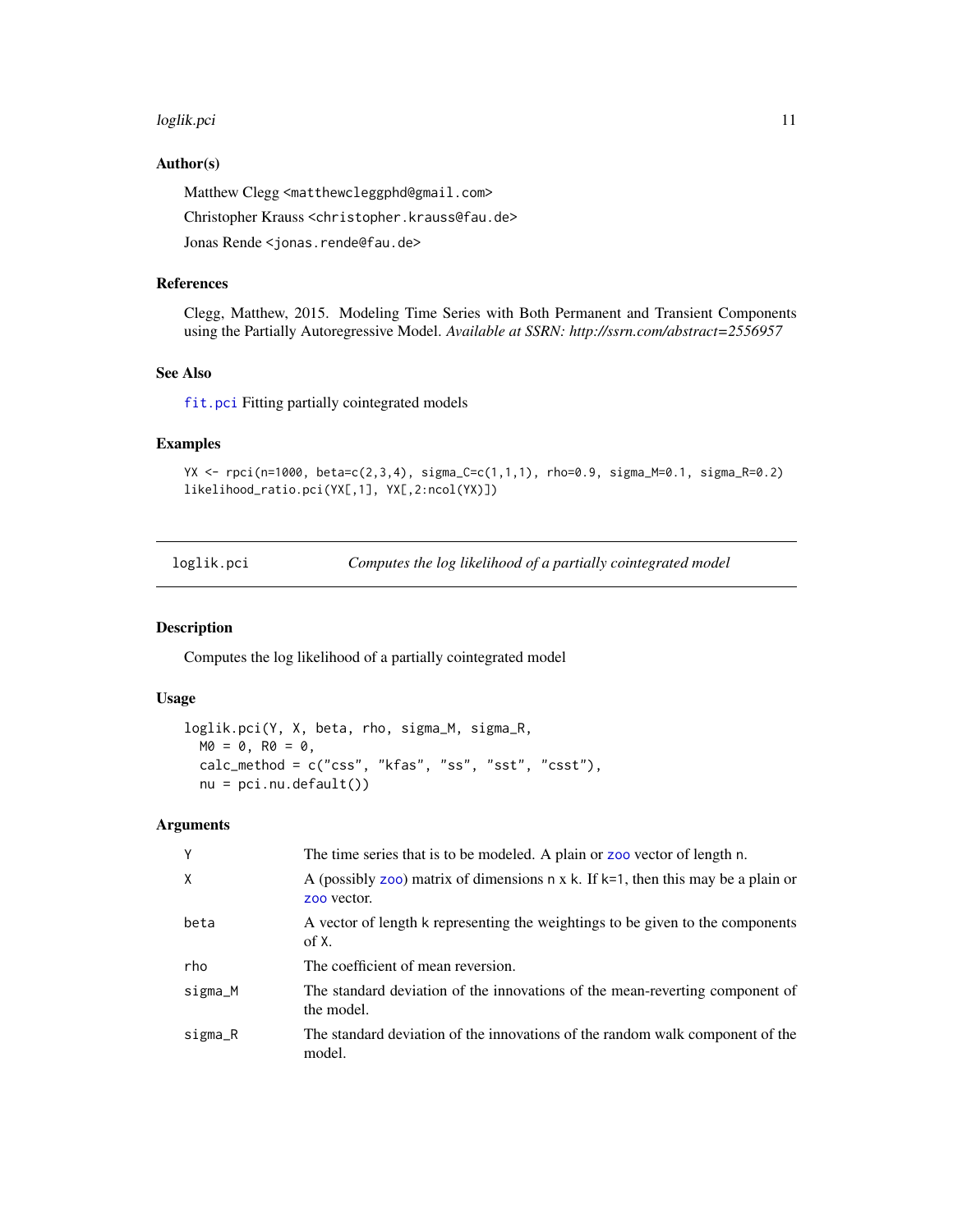| <b>M0</b>   | The initial value of the mean-reverting component. Default $= 0$ .                                  |
|-------------|-----------------------------------------------------------------------------------------------------|
| R0          | The initial value of the random walk component. Default = $0$ .                                     |
| calc_method | Specifies the Kalman filter implementation that will be used for computing the<br>likelihood score: |
|             | • "ss" Steady-state Kalman filter                                                                   |
|             | • "css" C++ implementation of steady-state Kalman filter                                            |
|             | • "kfas" Kalman filter implementation of the KFAS package                                           |
|             | • "sst" Steady-state Kalman filter using t-distributed innovations                                  |
|             | • "csst" C++ implementation of steady-state Kalman filter using t-distributed<br>innovations        |
|             | Default: css                                                                                        |
| nu          | The degrees-of-freedom parameter to be used if calc_method is "sst" or "csst".                      |

#### Details

The partial cointegration model is given by the equations:

$$
Y_t = \beta_1 * X_{t,1} + beta_2 * X_{t,2} + \dots + beta_k * X_{t,k} + M_t + R_t
$$
  

$$
M_t = \rho M_{t-1} + \epsilon_{M,t}
$$
  

$$
R_t = R_{t-1} + \epsilon_{R,t}
$$
  

$$
-1 < \rho < 1
$$
  

$$
\epsilon_{M,t} \sim N(0, \sigma_M^2)
$$
  

$$
\epsilon_{R,t} \sim N(0, \sigma_R^2)
$$

Given the input series Y and X, and given the parameter values beta, rho,  $M0$  and  $R0$ , the innovations epsilon\_M[t] and epsilon\_R[t] are calculated using a Kalman filter. Based upon these values, the log-likelihood score is then computed and returned.

## Value

The log of the likelihood score of the Kalman filter

#### Author(s)

Matthew Clegg <matthewcleggphd@gmail.com>

Christopher Krauss <christopher.krauss@fau.de>

Jonas Rende <jonas.rende@fau.de>

## References

Clegg, Matthew, 2015. Modeling Time Series with Both Permanent and Transient Components using the Partially Autoregressive Model. *Available at SSRN: http://ssrn.com/abstract=2556957*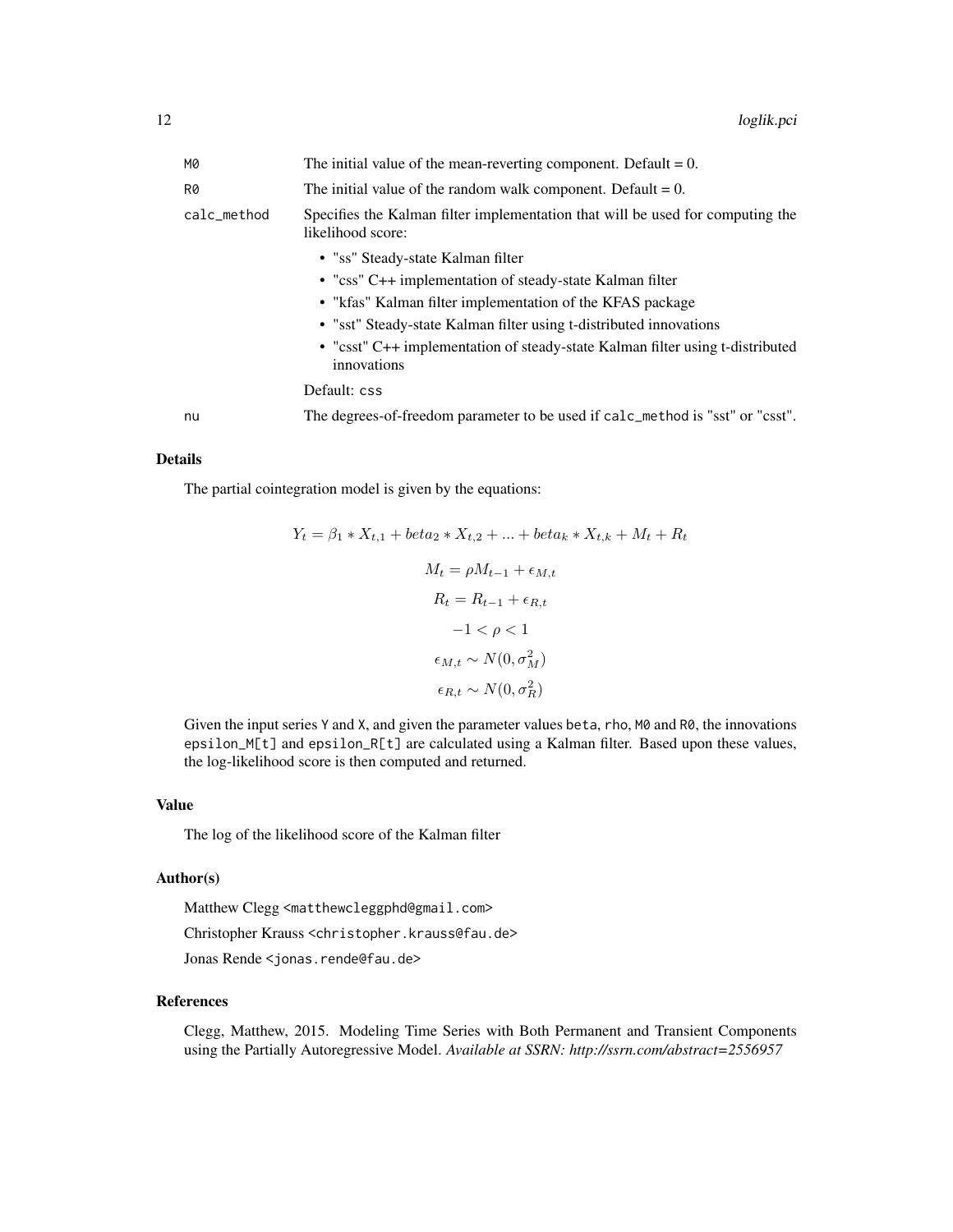## <span id="page-12-0"></span>multiget YahooPrices 13

## See Also

[egcm](#page-0-0) Engle-Granger cointegration model

[partialAR](#page-0-0) Partially autoregressive models

#### Examples

```
##---- Should be DIRECTLY executable !! ----
##-- ==> Define data, use random,
##--or do help(data=index) for the standard data sets.
   set.seed(1)
   YX <- rpci(n=500, beta=c(2,3,4), sigma_C=c(1,1,1), rho=0.9, sigma_M=0.1, sigma_R=0.2)
   loglik.pci(YX[,1], YX[,2:ncol(YX)], beta=c(2,3,4), rho=0.9, sigma_M=0.1, sigma_R=0.2)
```
multigetYahooPrices *Fetches closing prices of multiple stock tickers*

## Description

Fetches a zoo data. frame of daily closing prices of multiple stock tickers.

## Usage

```
multigetYahooPrices(components, start, end, quiet = FALSE, adjust = TRUE)
```
## Arguments

| components | Character vector of Yahoo ticker symbols                                                              |
|------------|-------------------------------------------------------------------------------------------------------|
| start      | First date of desired data in YYYYMMDD format. Default is earliest date of all<br>series              |
| end        | Last date of desired data in YYYYMMDD format. Default is the last date for<br>which data is available |
| quiet      | If FALSE, then information is printed about the progress of the fetch operation                       |
| adjust     | If TRUE, then adjusted closing prices are returned. Otherwise, unadjusted prices<br>are returned.     |

## Value

Returns a [zoo](#page-0-0) [data.frame](#page-0-0) containing the closing prices of the series listed in the components parameter, one column per price series.

## Author(s)

Matthew Clegg <matthewcleggphd@gmail.com> Christopher Krauss <christopher.krauss@fau.de> Jonas Rende <jonas.rende@fau.de>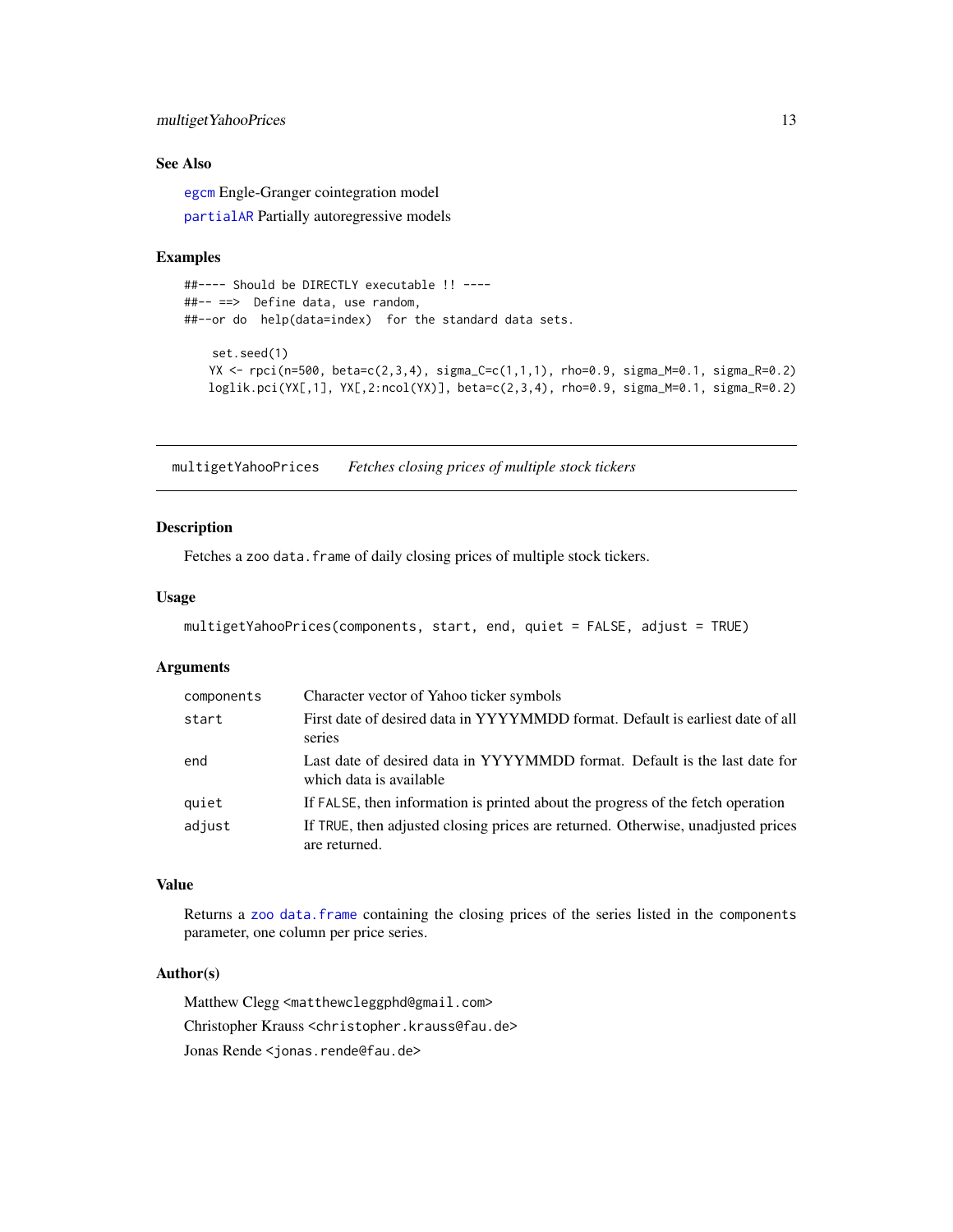## <span id="page-13-0"></span>See Also

[getYahooData](#page-0-0)

## Examples

```
## Not run:
##---- Should be DIRECTLY executable !! ----
##-- ==> Define data, use random,
##--or do help(data=index) for the standard data sets.
### Note: you must have a working internet
### connection for these examples to work!
```

```
spy.voo <- multigetYahooPrices(c("SPY","VOO"))
```

```
## End(Not run)
```
rpci *Generates a random instance of a partial cointegration model*

## Description

Generates a random instance of a partial cointegration model

## Usage

```
rpci(n, beta, sigma_C, rho, sigma_M, sigma_R,
  include. state = FALSE, robust = FALSE, nu = 5)
```
## Arguments

| n             | Number of observations to generate                                                                                                                               |
|---------------|------------------------------------------------------------------------------------------------------------------------------------------------------------------|
| beta          | A vector of factor loadings                                                                                                                                      |
| sigma_C       | A vector of standard deviations                                                                                                                                  |
| rho           | The coefficient of mean reversion                                                                                                                                |
| sigma_R       | The standard deviation of the innovations of the random walk portion of the<br>residual series                                                                   |
| sigma_M       | The standard deviation of the innovations of the mean-reverting portion of the<br>residual series                                                                |
| include.state | If TRUE, then the output data. frame contains the innovations to the factors and<br>residual series, as well as the state of the residual series. Default: FALSE |
| robust        | If TRUE, then a t-distribution is used to generate the innovations. Otherwise,<br>the innovations are normally distributed. Default: FALSE.                      |
| nu            | The degrees of freedom parameter used for t-distributed innovations. Default:<br>5.                                                                              |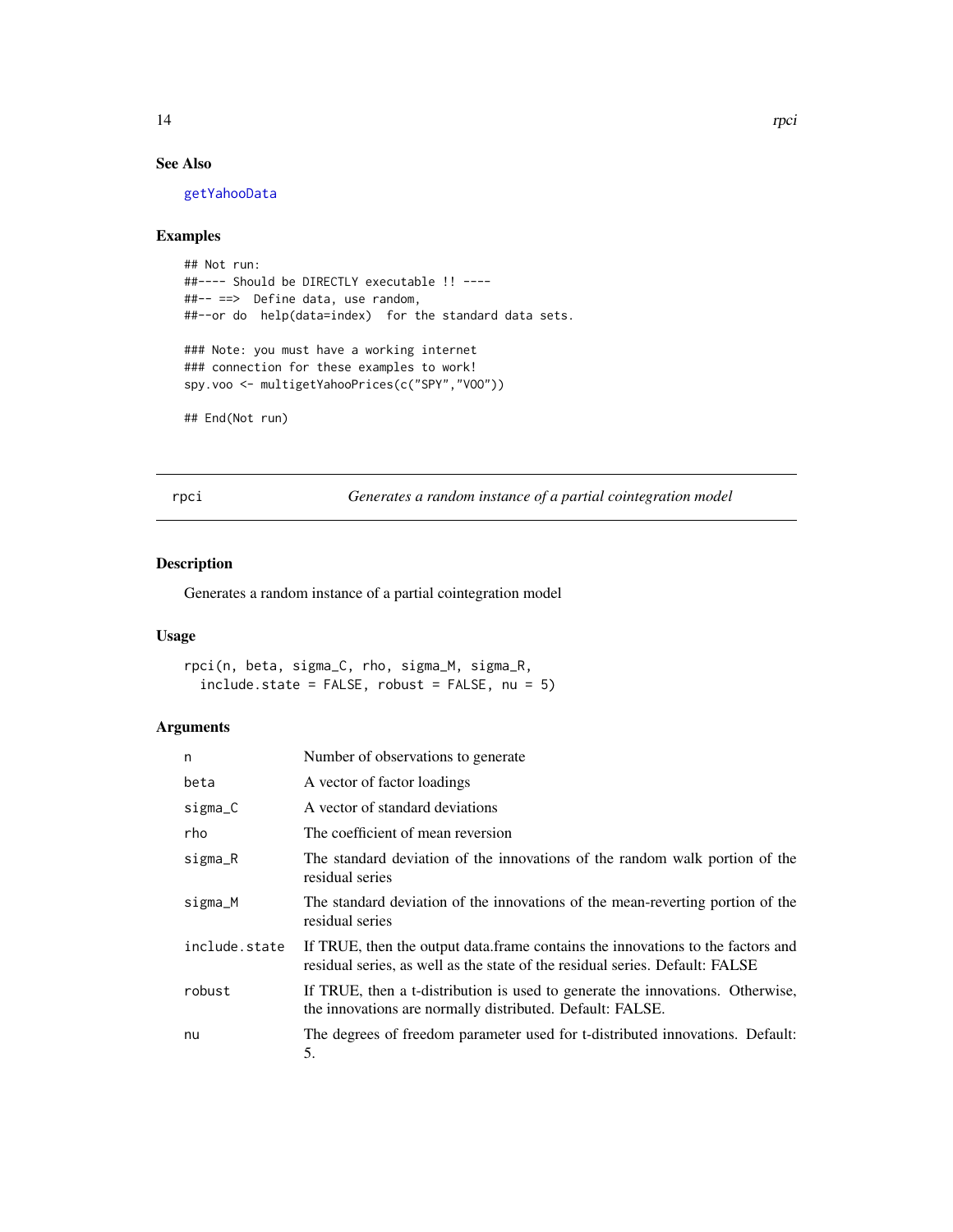## <span id="page-14-0"></span>Details

Generates a random set of partially cointegrated vectors. On input, n is the length of the sequence to be generated. beta is a vector of length k representing the coefficients of the factor loadings, and sigma\_C is a vector of length k representing the standard deviations of the increments of the factor loadings.

Generates a random realization of the sequence

$$
Y_t = \beta_1 F_{1,t} + \beta_2 F_{2,t} + \dots + \beta_k F_{k,t} + M_t + R_t
$$

$$
F_{i,j} = F_{i,j-1} + \delta_{i,j}
$$

$$
M_t = \rho m_{t-1} + \epsilon_{M,t}
$$

$$
R_t = r_{t-1} + \epsilon_{R,t}
$$

$$
\delta_{i,j} N(0, \sigma_{C,i}^2)
$$

$$
\epsilon_{M,t} N(0, \sigma_R^2)
$$

$$
\epsilon_{R,t} N(0, \sigma_R^2)
$$

## Value

A data.frame of n rows representing the realization of the partially cointegrated sequence.

If include. state is FALSE, returns an  $n \times (k+1)$  matrix whose columns are  $y$ ,  $F_1$ ,  $F_2$ , ...,  $F_k$ . If include.state is TRUE, returns an n x (2k + 6) matrix whose columns are y, F<sub>1</sub>, F<sub>2</sub>, ..., F<sub>k</sub>, x, M, R, delta<sub>-1</sub>,

## Author(s)

Matthew Clegg <matthewcleggphd@gmail.com>

Christopher Krauss <christopher.krauss@fau.de>

Jonas Rende <jonas.rende@fau.de>

#### See Also

#### [fit.pci](#page-3-1)

## Examples

rpci(10, beta=1, sigma\_C=1, rho=0.9, sigma\_R=1, sigma\_M=1)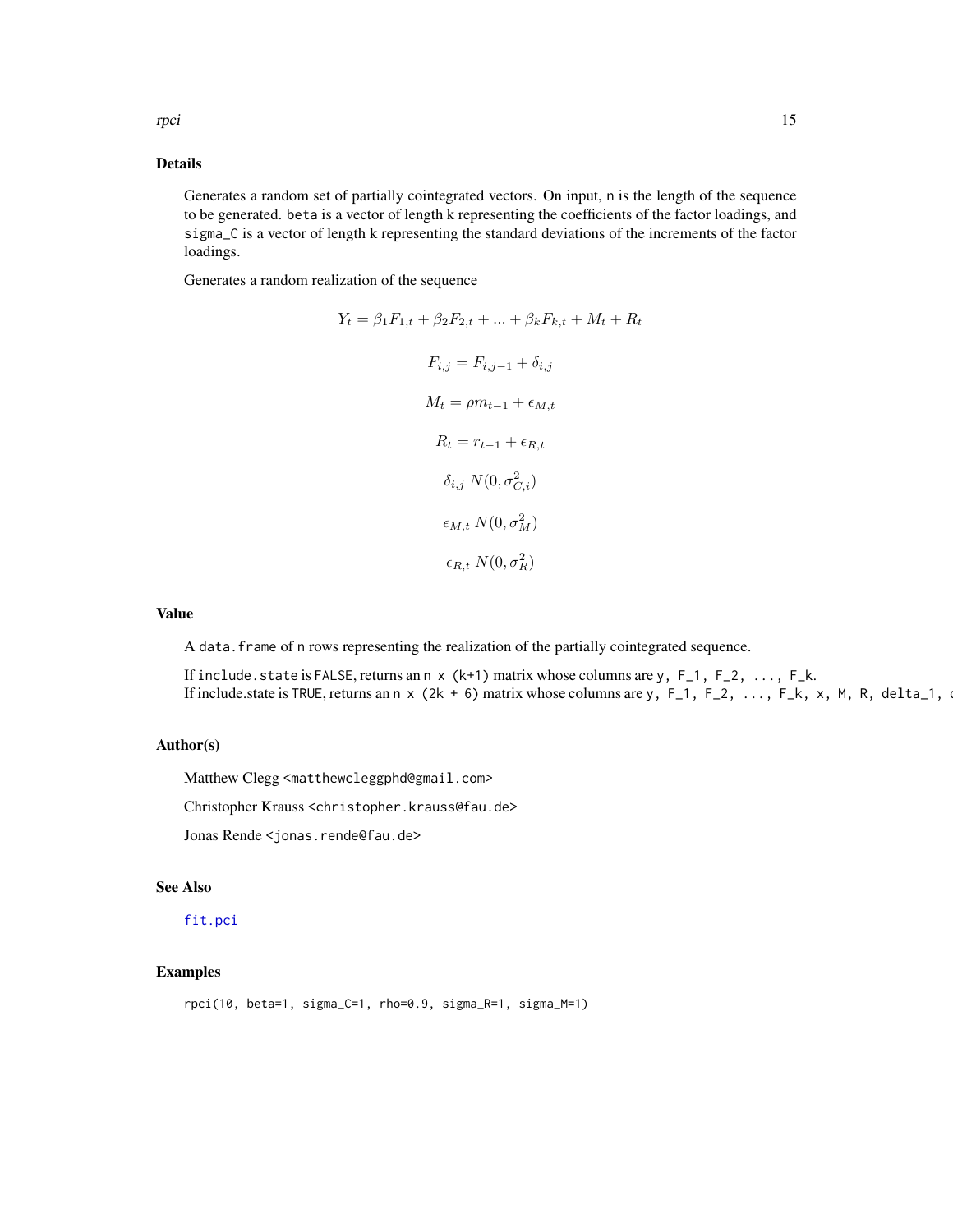<span id="page-15-0"></span>

## Description

Generates the sequence of inferred states of a partial cointegration model

## Usage

statehistory.pci(A, data = A\$data, basis = A\$basis)

## Arguments

| A     | An object returned by fit. pci representing a partial cointegration fit.                                                                                                                                                                                                                  |
|-------|-------------------------------------------------------------------------------------------------------------------------------------------------------------------------------------------------------------------------------------------------------------------------------------------|
| data  | The data history for which the inferred states are to be computed. This should<br>be a $(k+1)$ x n matrix, where k is the number of independent variables and n<br>is the number of observations. If this is omitted, then uses the data history that<br>was used in fitting the model A. |
| basis | The coefficients of the independent variables. This is a vector of length k. If this<br>is omitted, then uses the coefficients that were computed in fitting the model A.                                                                                                                 |

## Details

Computes the expected internal states of the model over the course of the data history.

## Value

Returns a data. frame with the following columns:

| Y                 | The variable being modeled                          |
|-------------------|-----------------------------------------------------|
| $X1, \ldots, X_N$ | The independent variables                           |
| 7                 | The residual series $Y - \beta + \gamma$ $\gamma$ x |
| M                 | The estimated state of the mean reverting component |
| R                 | The estimated state of the random walk component    |
| eps_M             | The innovation to the mean reverting component      |
| $eps_R$           | The innovation to the random walk component         |

## Author(s)

Matthew Clegg <matthewcleggphd@gmail.com>

Christopher Krauss <christopher.krauss@fau.de>

Jonas Rende <jonas.rende@fau.de>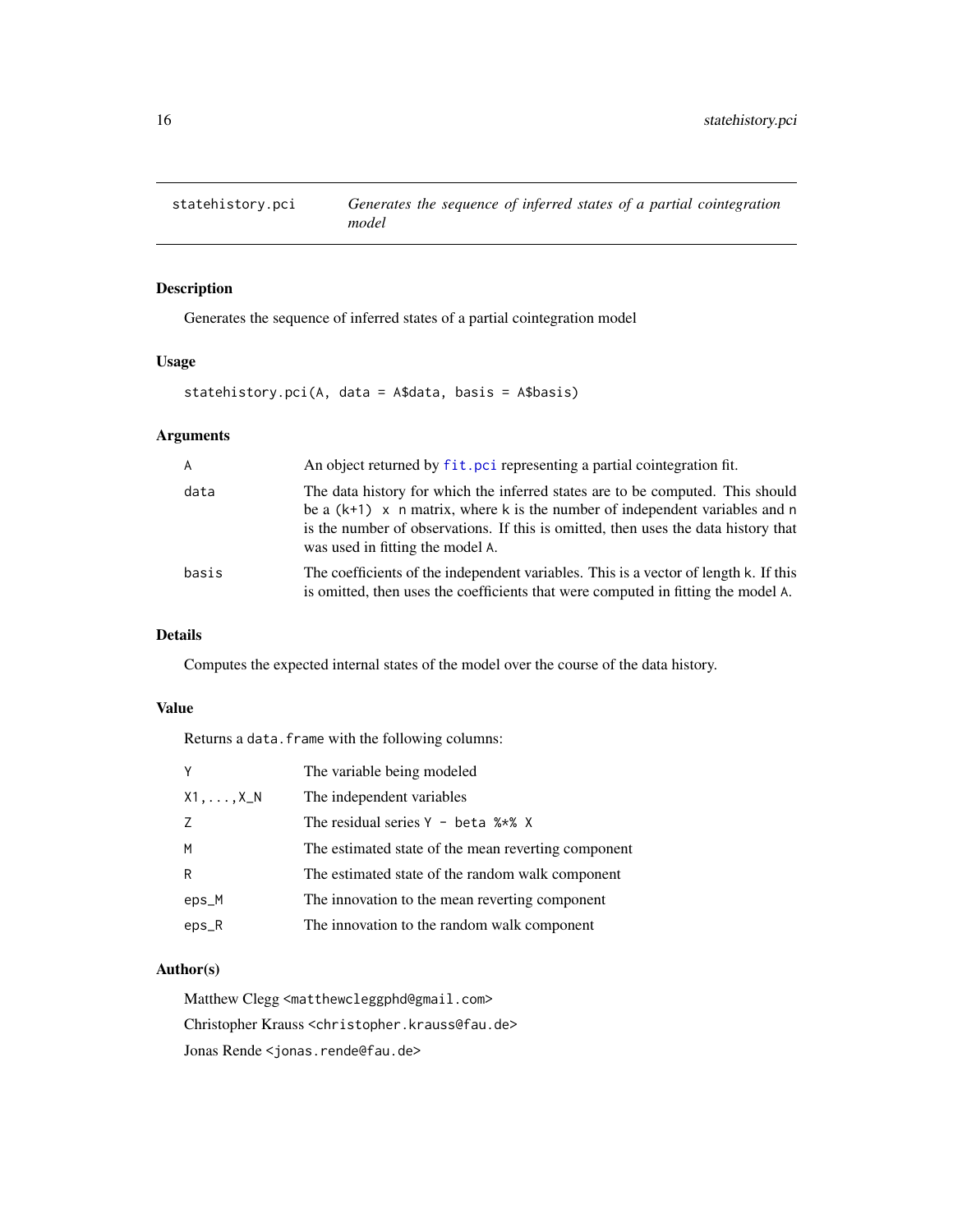#### <span id="page-16-0"></span>test.pci and the state of the state of the state of the state of the state of the state of the state of the state of the state of the state of the state of the state of the state of the state of the state of the state of t

## See Also

[egcm](#page-0-0) Engle-Granger cointegration model

[partialAR](#page-0-0) Partially autoregressive models

## Examples

```
##---- Should be DIRECTLY executable !! ----
##-- ==> Define data, use random,
##--or do help(data=index) for the standard data sets.
YX <- rpci(n=1000, beta=c(2,3), sigma_C=c(0.1,0.1), rho=0.9, sigma_M=1, sigma_R=2)
f <- fit.pci(YX[,1], YX[,2:ncol(YX)])
statehistory.pci(f)
```
<span id="page-16-1"></span>test.pci *Tests the goodness of fit of a partial cointegration model*

## Description

Tests the goodness of fit of a partial cointegration model

## Usage

```
test.pci(Y, X,
       pci_opt_method=c("jp", "twostep"),
       irobust=FALSE,
       inu = 5,null_hyp=c("par","rw", "ar1"),
       imethod = c("wilk","boot"),
       inrep = 999,istart.seed= 1,
       alpha = 0.05,
       use.multicore = F)
```
## Arguments

| Y       | The time series that is to be modeled. A plain or zoo vector of length n or a<br>fit.pci object.                                                                                                                                               |
|---------|------------------------------------------------------------------------------------------------------------------------------------------------------------------------------------------------------------------------------------------------|
| X       | A (possibly zoo) matrix of dimensions $n \times k$ . If $k=1$ , then this may be a plain or<br>zoo vector.                                                                                                                                     |
|         | pci_opt_method The method that will be used for fitting a partially cointegrated model to X and Y.<br>This can be either "jp" (joint penalty) or "twostep" (Engle-Granger two-step).<br>See fit.pci for a complete explanation. Default: "jp". |
| irobust | If TRUE, then the residuals are assumed to follow a t-distribution. Default:<br>FALSE.                                                                                                                                                         |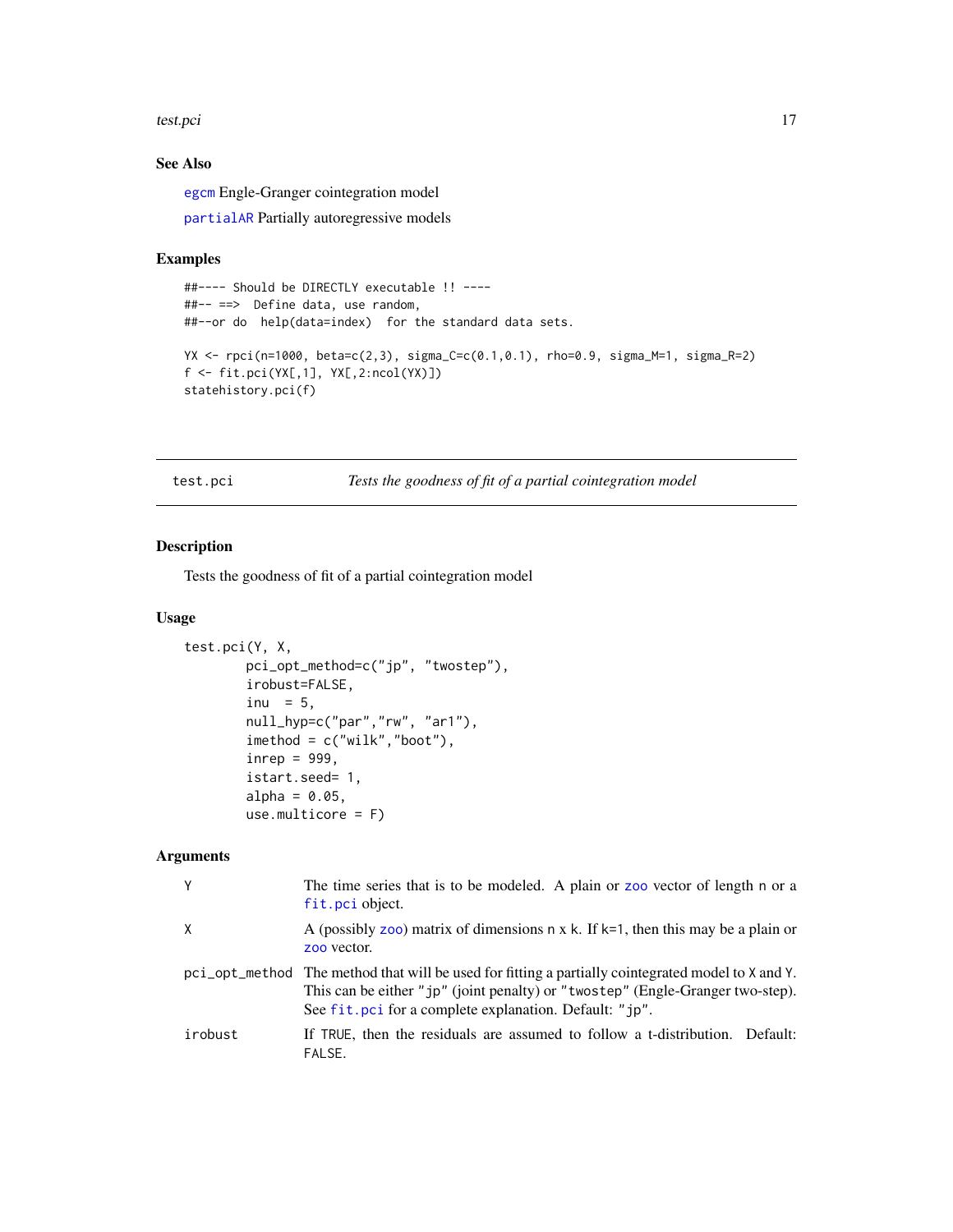| inu           | The degrees-of-freedom parameter to be used in robust estimation. Default: 5.                                                                                                                                                                                                                                                                                                                                 |
|---------------|---------------------------------------------------------------------------------------------------------------------------------------------------------------------------------------------------------------------------------------------------------------------------------------------------------------------------------------------------------------------------------------------------------------|
| null_hyp      | This specifies the null hypothesis. This can be either "rw", "ar1" or "par". If<br>"rw", then the null hypothesis is a random walk. If "ar1", then the null hypoth-<br>esis is an autoregressive process of order 1. (In this case, the null hypothesis<br>calls for Y and X to be cointegrated.) If "par", then the null hypothesis is that<br>the process can be modelled as a PAR process. Default: "par". |
| imethod       | The method used to calculate p-values associated with the likelihood ratio test.<br>If set to "wilk" p-values are determined under the assumption that theorem of<br>Wilks holds (Wilks, 1933). If set to "boot" a parametric bootstrap method is<br>carried out following the instructions of MacKinnon (2009). For details see<br>description below. Default: "wilk".                                       |
| inrep         | The number of bootstrap iterations. Only han an effect if code imethod $=c("boot").$<br>Default: inrep $= 999$ .                                                                                                                                                                                                                                                                                              |
| istart.seed   | Sets the starting seed for the parametric bootstrap. Only han an effect if code imethod<br>$= c("boot").$ Default: istart.seed= 1.                                                                                                                                                                                                                                                                            |
| alpha         | The global significance level used to determine the local significance level fol-<br>lowing (i) the conservative Bonferroni correction and (ii) the more liberal Holm<br>correction to account for multiple testing. Only important if null_hyp="par".<br>Default: 0.05.                                                                                                                                      |
| use.multicore | If TRUE, parallel processing will be used to improve performance. Only han an<br>effect if codeimethod = $c("boot")$ . Default: FALSE.                                                                                                                                                                                                                                                                        |

#### Details

The likelihood ratio test is used to determine whether the null hypothesis should be rejected or not, since the null models are nested in the partial cointegration alternative (Neymann, 1933). That is to say, a search is performed for the best fitting model under the null hypothesis, and the log likelihood score of this model is computed. Then a search is performed for the best fitting model under the alternative hypothesis of partial cointegration, and the log likelihood score of this model is computed. We consider two null hypotheses, namely the the pure random walk hypotheses and the pure stationary AR(1) hypothesis (refers to classic cointegration). Given that under the null hypothesis we are solely testing parameters at the boundaries of the corresponding parameter space the regularity condition underlying the theorem of Wilks that the true parameter has to be an inner point of the parameter space does not hold (Wilks, 1938). At boundaries standard asymptotics fail. The asymptotic distribution of the likelihood ratio test statistic is a mixture of  $\chi^2$  distributions (Shapiro, 1988):

$$
w[0] * \chi[0]^2 + w[1] * \chi[1]^2 + \dots + w[m] * \chi[m]^2 + \dots + w[k] * \chi[k]^2
$$

where the weights  $w[i]$ , with  $i = \{0, ..., k\}$  sum up to one. Let m denote the degrees of freedom associated with the  $\chi^2$  distribution of interest and k is equal to the parameter difference of the full and the null model. Note that  $\chi^2[0] = 0$ , indicating a point mass at zero. Under Wilks theorem the weight for the  $\chi^2[k]$  distribution is set to one. Therefore, the resulting p-values falsely assuming Wilks theorem holds are more conservative compared to the p-values associated with a mixed distribution. Therefore, we implement the latter as a conservative approximation (Stoel, 2006) for the true underlying distribution (imethod = "wilk"). If (imethod = "boot"), a parametric bootstrap following the instructions of MacKinnon (2009) is carried out the calculate the p-value of the corresponding null hypothesis.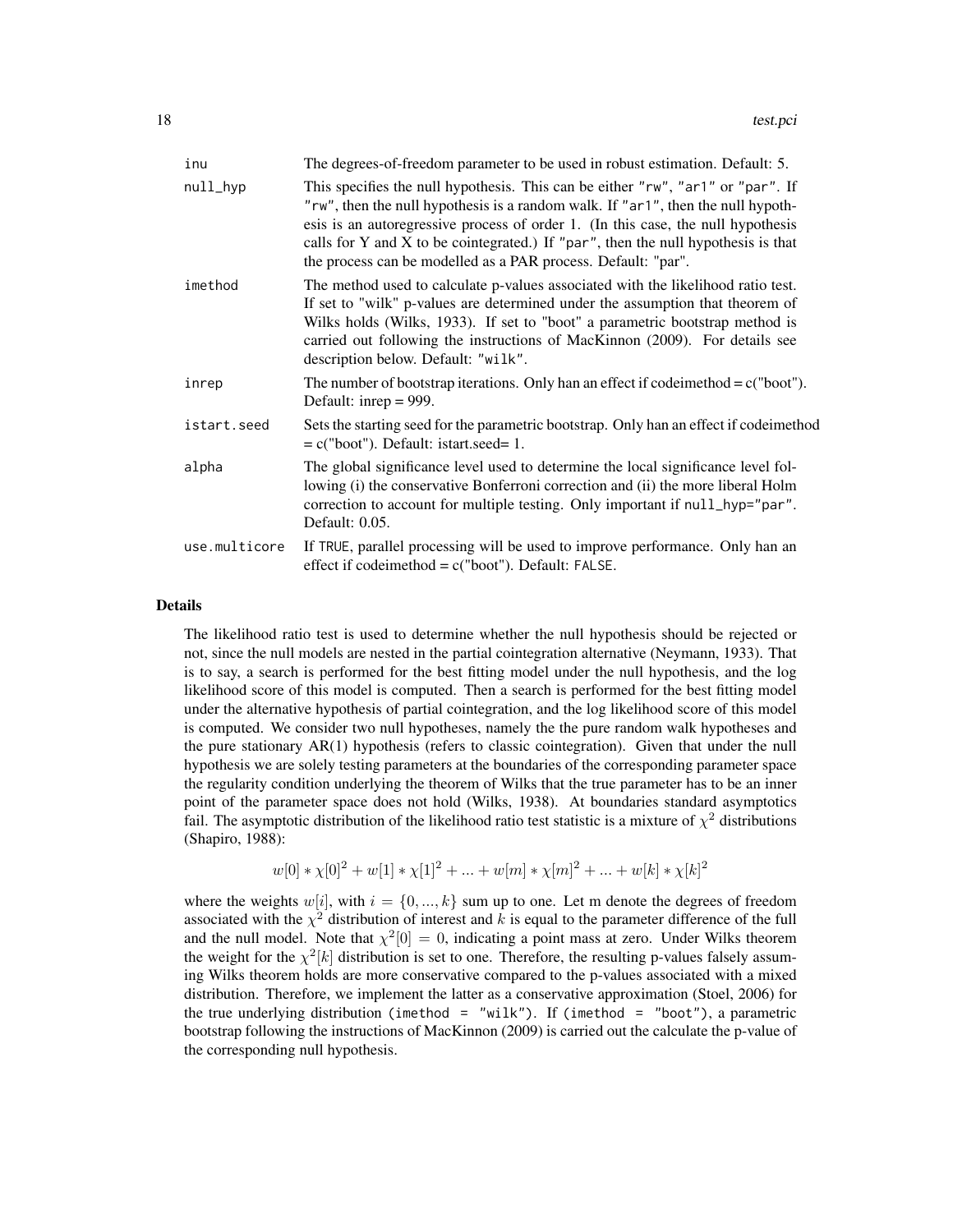#### <span id="page-18-0"></span>test.pci and the state of the state of the state of the state of the state of the state of the state of the state of the state of the state of the state of the state of the state of the state of the state of the state of t

## Value

An object of class "pcitest" containing the results of the hypothesis test.

#### Author(s)

Matthew Clegg <matthewcleggphd@gmail.com>

Christopher Krauss <christopher.krauss@fau.de>

Jonas Rende <jonas.rende@fau.de>

## References

Clegg, Matthew, 2015. Modeling Time Series with Both Permanent and Transient Components using the Partially Autoregressive Model. *Available at SSRN: http://ssrn.com/abstract=2556957*

Clegg, Matthew and Krauss, Christopher, 2018. Pairs trading with partial cointegration. Quantitative Finance, 18(1).

MacKinnon, J. G., 2009. Bootstrap Hypothesis Testing: 6. In Handbook of Computational Econometrics, Wiley-Blackwell

Neyman, J. and Pearson, E. S.,1933. On the Problem of the Most Efficient Tests of Statistical Hypotheses. Philosophical Transactions of the Royal Society of London. Series A, Containing Papers of a Mathematical or Physical Character,231.

Shapiro, A., 1988. Towards a Unified Theory of Inequality Constrained Testing in Multivariate Analysis. International Statistical Review / Revue Internationale de Statistique,56(1):49 Stoel, R. D., Garre, F. G., Dolan, C., and van den Wittenboer, G., 2006. On the likelihood ratio test in structural equation modeling when parameters are subject to boundary constraints. Psychological methods, 11(4).

## See Also

[fit.pci](#page-3-1) Fits a partially cointegrated model

[likelihood\\_ratio.pci](#page-9-1) Computes the likelihood ratio of a PCI model versus a null model

#### Examples

# The following should reject both the random walk and AR(1) models

```
## Not run:
# Example using the very fast "wilk" method
# The following should be classified as PCI, i.e., both Nullhypothesis should be rejected even
# if we account for multiple testing (alpha_bonf, alpha_holm)
set.seed(1313)
YX <- rpci(n=1000,beta=c(1), sigma_C=c(0.1), rho=0.8, sigma_M=1, sigma_R=1)
test.pci(Y=YX[,1], X=YX[,2:ncol(YX)])
# Example using the parametric bootstrap "boot" method with 999 iterations (inrep = 999 and
```
# a starting seed of 1 (istart.seed= 1)

# The following should be classified as PCI, i.e., both Nullhypothesis should be rejected even

```
# if we account for multiple testing (alpha_bonf, alpha_holm)
```

```
# Results are very similar
```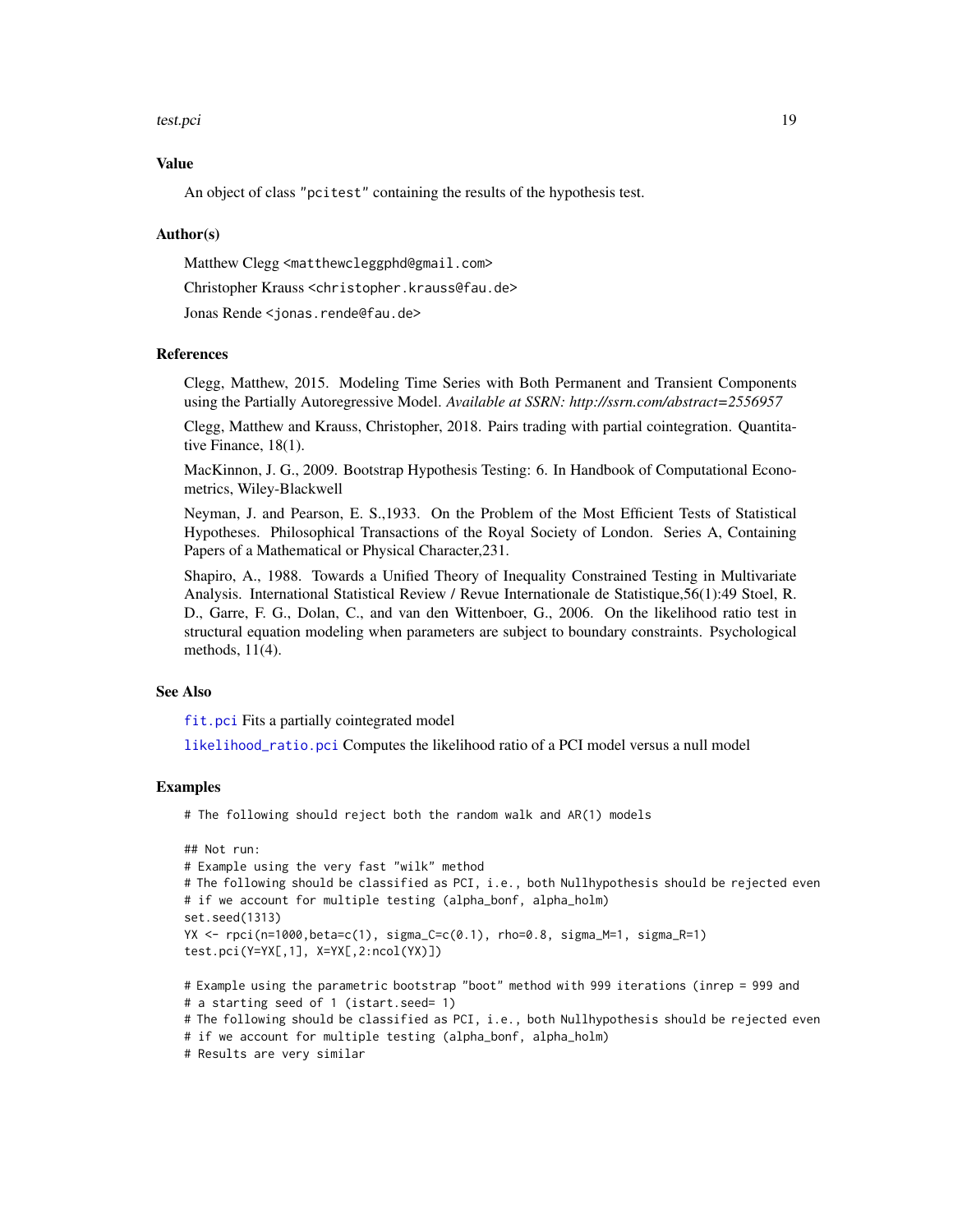```
set.seed(1313)
YX <- rpci(n=1000,beta=c(1), sigma_C=c(0.1), rho=0.8, sigma_M=1, sigma_R=1)
test.pci(Y=YX[,1], X=YX[,2:ncol(YX)],imethod = "boot", inrep = 999,
       istart.seed= 1)
```
## End(Not run)

<span id="page-19-1"></span>yfit.pci *Fetch series from Yahoo and perform a partial cointegration fit.*

## Description

Fetch series from Yahoo and perform a partial cointegration fit.

## Usage

```
yfit.pci(target, factors, start, end, na.rm=FALSE, ...)
```
## Arguments

| target      | The ticker symbol of the stock price series that is to be modeled.                                                                                                        |
|-------------|---------------------------------------------------------------------------------------------------------------------------------------------------------------------------|
| factors     | A list of ticker symbols of stock price series to be used in modeling target                                                                                              |
| start       | The starting date for which data is to be fetched, given in the format YYYYM-<br>MDD. Default: 2 years ago today.                                                         |
| end         | The ending date for which data is to be fetched, given in the format YYYYM-<br>MDD. Default: today.                                                                       |
| $na$ . $rm$ | If TRUE, then NA's will be removed from the data. frame of fetched prices. A<br>heuristic approach is used to decide between deleting securities versus deleting<br>days. |
| .           | Additional optional parameters to be passed to fit.pci                                                                                                                    |

## Value

An S3 object of class pci.fit representing the best fit that was found.

## Author(s)

Matthew Clegg <matthewcleggphd@gmail.com> Christopher Krauss <christopher.krauss@fau.de> Jonas Rende <jonas.rende@fau.de>

## See Also

[fit.pci](#page-3-1)

<span id="page-19-0"></span>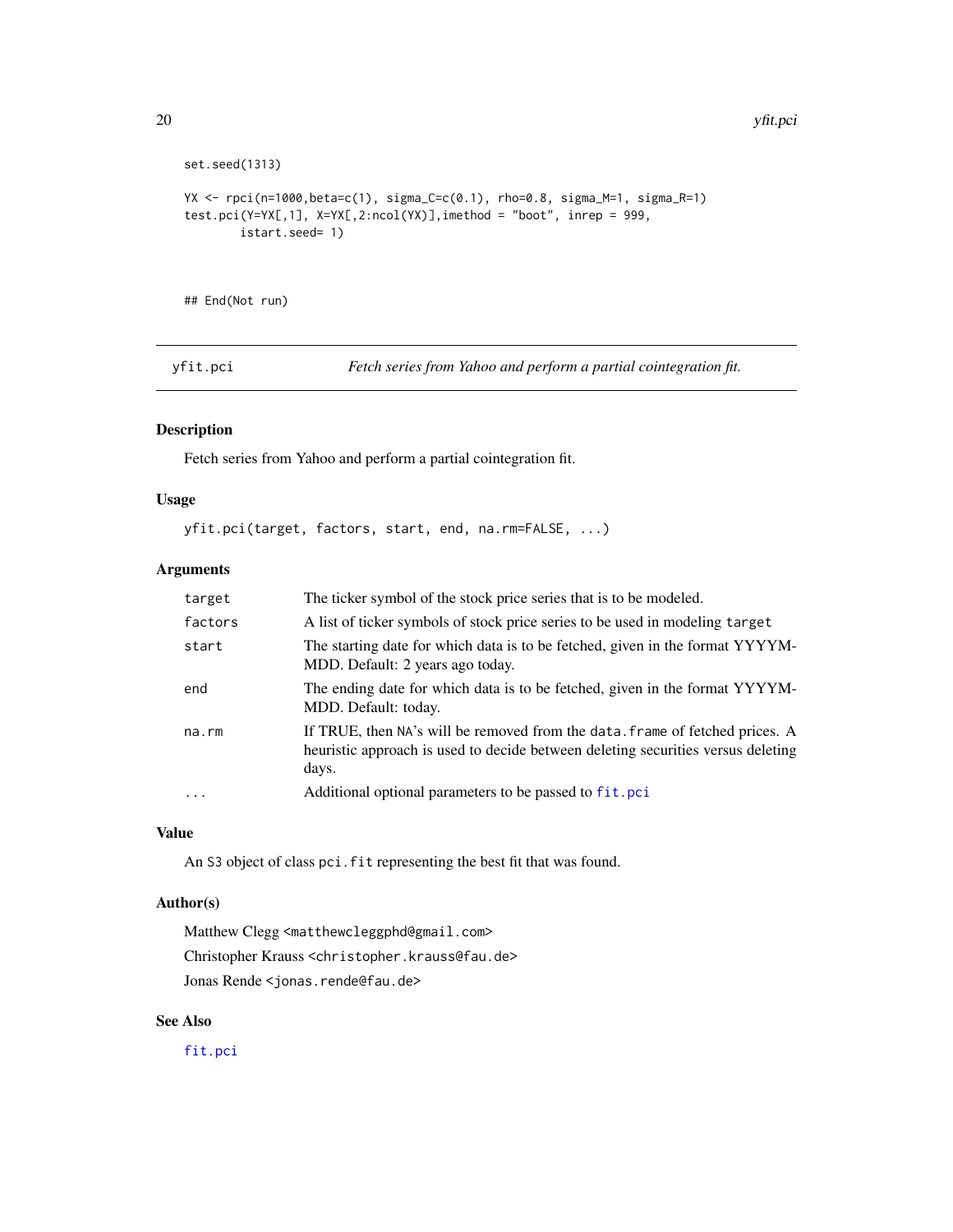## <span id="page-20-0"></span>yhedge.pci 21

#### Examples

```
# Compare a cointegration fit Coca-Cola and Pepsi to a partial cointegration fit.
# Note that yegcm(X, Y) has a different parameter ordering than yfit.pci(Y, X)
# yegcm("PEP", "KO", start=as.numeric(format(Sys.Date() - 365*2, "%Y%m%d")))
# yfit.pci("KO", "PEP")
```
<span id="page-20-1"></span>

## yhedge.pci *Hedge portfolio for a stock price series*

## Description

Computes the hedge of a stock price series fetched form Yahoo! using one or more other stock price series also fetched form Yahoo!

## Usage

yhedge.pci(target, factors, start, end, na.rm=FALSE, ...)

## Arguments

| target  | The ticker symbol of the stock price series that is to be modeled.                                                                                                        |
|---------|---------------------------------------------------------------------------------------------------------------------------------------------------------------------------|
| factors | A list of ticker symbols of stock price series to be used in modeling target                                                                                              |
| start   | The starting date for which data is to be fetched, given in the format YYYYM-<br>MDD. Default: 2 years ago today.                                                         |
| end     | The ending date for which data is to be fetched, given in the format YYYYM-<br>MDD. Default: today.                                                                       |
| na.rm   | If TRUE, then NA's will be removed from the data. frame of fetched prices. A<br>heuristic approach is used to decide between deleting securities versus deleting<br>days. |
| $\cdot$ | Additional optional parameters to be passed to fit.pci                                                                                                                    |

#### Value

An S3 object of class pci.hedge representing the best fit that was found.

## Author(s)

Matthew Clegg <matthewcleggphd@gmail.com> Christopher Krauss <christopher.krauss@fau.de> Jonas Rende <jonas.rende@fau.de>

## See Also

[fit.pci](#page-3-1)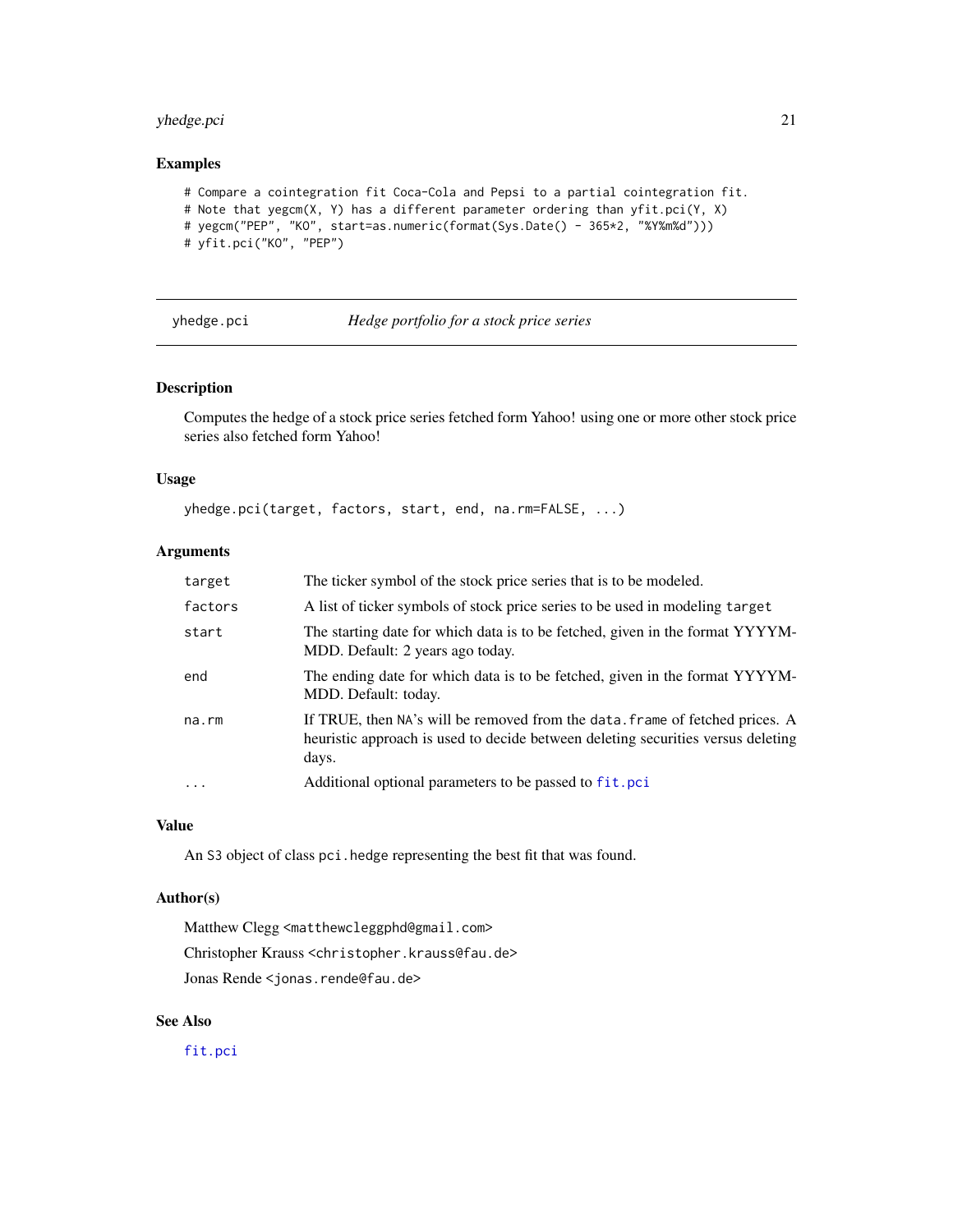## Examples

- # Compute the best hedge of Coca-Cola using sector ETFS.
- # sectorETFS <- c("XLB","XLE","XLF","XLI","XLK","XLP","XLU","XLV","XLY")
- # hedge <- yhedge.pci("KO", sectorETFS)
- # hedge
- # test.pci(hedge\$pci)
- # plot(hedge)